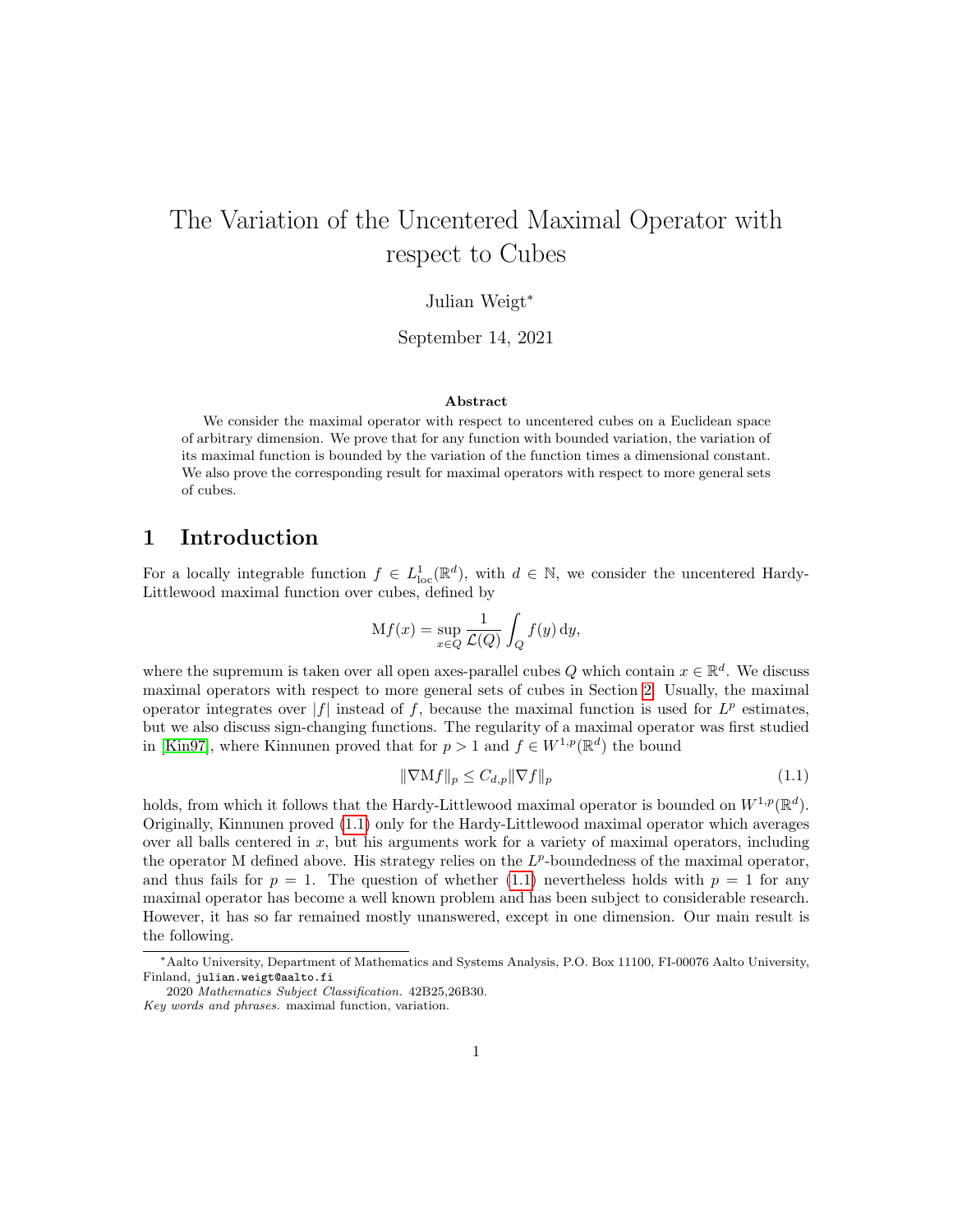**Theorem 1.1.** Let  $f \in L^1_{loc}(\mathbb{R}^d)$  with var  $f < \infty$ . Then Mf is locally integrable to the power of  $d/(d-1)$  and

<span id="page-1-0"></span>
$$
\operatorname{var} Mf \le C_d \operatorname{var} f \tag{1.2}
$$

where the constant  $C_d$  depends only on the dimension  $d$ .

Theorem [1.1](#page-0-1) answers a question in the paper [\[HO04\]](#page-20-1) of Hajlasz and Onninen from 2004 for the uncentered maximal operator over cubes. Lahti showed in [\[Lah20\]](#page-20-2) that the variation bound [\(1.2\)](#page-1-0) implies that for functions  $f \in W^{1,1}(\mathbb{R}^d)$  we have  $\nabla Mf \in L^1(\mathbb{R}^d)$ . This is proved in [\[Lah20\]](#page-20-2) only for the Hardy-Littlewood maximal operator with respect to balls, but the result continues to hold for the maximal operator with respect to cubes, with essentially the same proof. We can conclude that the bound

$$
\|\nabla Mf\|_{L^1(\mathbb{R}^d)} \leq C_d \|\nabla f\|_{L^1(\mathbb{R}^d)}
$$

holds. We prove the variation bound corresponding to  $(1.2)$  also for maximal operators which average over more general sets of cubes than M, see Theorems [2.4](#page-4-0) and [2.5,](#page-4-1) Remarks [2.6,](#page-4-2) [2.7](#page-5-0) and [2.9,](#page-5-1) and Proposition [2.8.](#page-5-2)

For a function  $f : \mathbb{R} \to \mathbb{R}$ , the variation bound for the uncentered maximal function has already been proven in  $[Tan02]$  by Tanaka and in  $[APLO7]$  by Aldaz and Pérez Lázaro. Note that in one dimension, balls and cubes are the same. For the centered Hardy-Littlewood maximal function Kurka proved the bound in [\[Kur15\]](#page-20-3). The latter proof turned out to be much more complicated. In [\[APL09\]](#page-19-1) Aldaz and Pérez Lázaro have proven the gradient bound for the uncentered maximal operator for block decreasing functions in  $W^{1,1}(\mathbb{R}^d)$  and any dimension d. In [\[Lui18\]](#page-20-4) Luiro has done the same for radial functions. More endpoint results are available for related maximal operators, for example convolution maximal operators [\[CS13,](#page-20-5) [CGR19\]](#page-19-2), fractional maximal operators [\[KS03,](#page-20-6) [CM17, CM17,](#page-20-7) [BM19,](#page-19-3) [BRS19,](#page-19-4) [Wei21,](#page-21-1) [HKKT15\]](#page-20-8), and discrete maximal operators [\[CH12\]](#page-20-9), as well as maximal operators on different spaces, such as in the metric setting [\[KT07\]](#page-20-10) and on Hardy-Sobolev spaces [\[PPSS18\]](#page-21-2). For more background information on the regularity of maximal operators there is a survey [\[Car19\]](#page-19-5) by Carneiro. Local regularity properties of the maximal function, which are weaker than the gradient bound of the maximal operator have also been studied [\[HM10,](#page-20-11) [ACPL12\]](#page-19-6). The question whether the maximal operator is a continuous operator on the gradient level is even more difficult to answer than its boundedness because the maximal operator is not linear. Some progress has already been made on this question in [\[Lui07,](#page-20-12) [CMP17,](#page-20-13) [CGRM20,](#page-20-14) [BGRMW21\]](#page-19-7).

This is the fourth paper in a series [\[Wei20b,](#page-21-3) [Wei20a,](#page-21-4) [Wei21\]](#page-21-1) on higher dimensional variation bounds of maximal operators, using geometric measure theory and covering arguments. In [\[Wei20b\]](#page-21-3) we prove [\(1.2\)](#page-1-0) for the uncentered Hardy-Littlewood maximal function of characteristic functions, in [\[Wei20a\]](#page-21-4) we prove it for the dyadic maximal operator for general functions, and in [\[Wei21\]](#page-21-1) we prove the corresponding result for the fractional maximal operator. Here we apply tools developed in [\[Wei20b,](#page-21-3) [Wei20a\]](#page-21-4). Note that it is not possible to extend the variation bound from characteristic to simple and then general functions, using only the sublinearity of the maximal function. The pitfall in that strategy is that while the maximal function is sublinear, this is not true on the gradient level: There are characteristic functions  $f_1, f_2$  such that var  $M(f_1 + f_2) > \text{var } Mf_1 + \text{var } Mf_2$ , see [\[Wei20a,](#page-21-4) Example 5.2].

The starting point here and in [\[Wei20b,](#page-21-3) [Wei20a\]](#page-21-4) is the coarea formula, which expresses the variation of the maximal function in terms of the boundary of the distribution set. We observe that the distribution set of the uncentered maximal function is the union of all cubes on which the function has the corresponding average. We divide the cubes of the distribution set of the maximal function, into two groups: We say that those which intersect the distribution set of the function a lot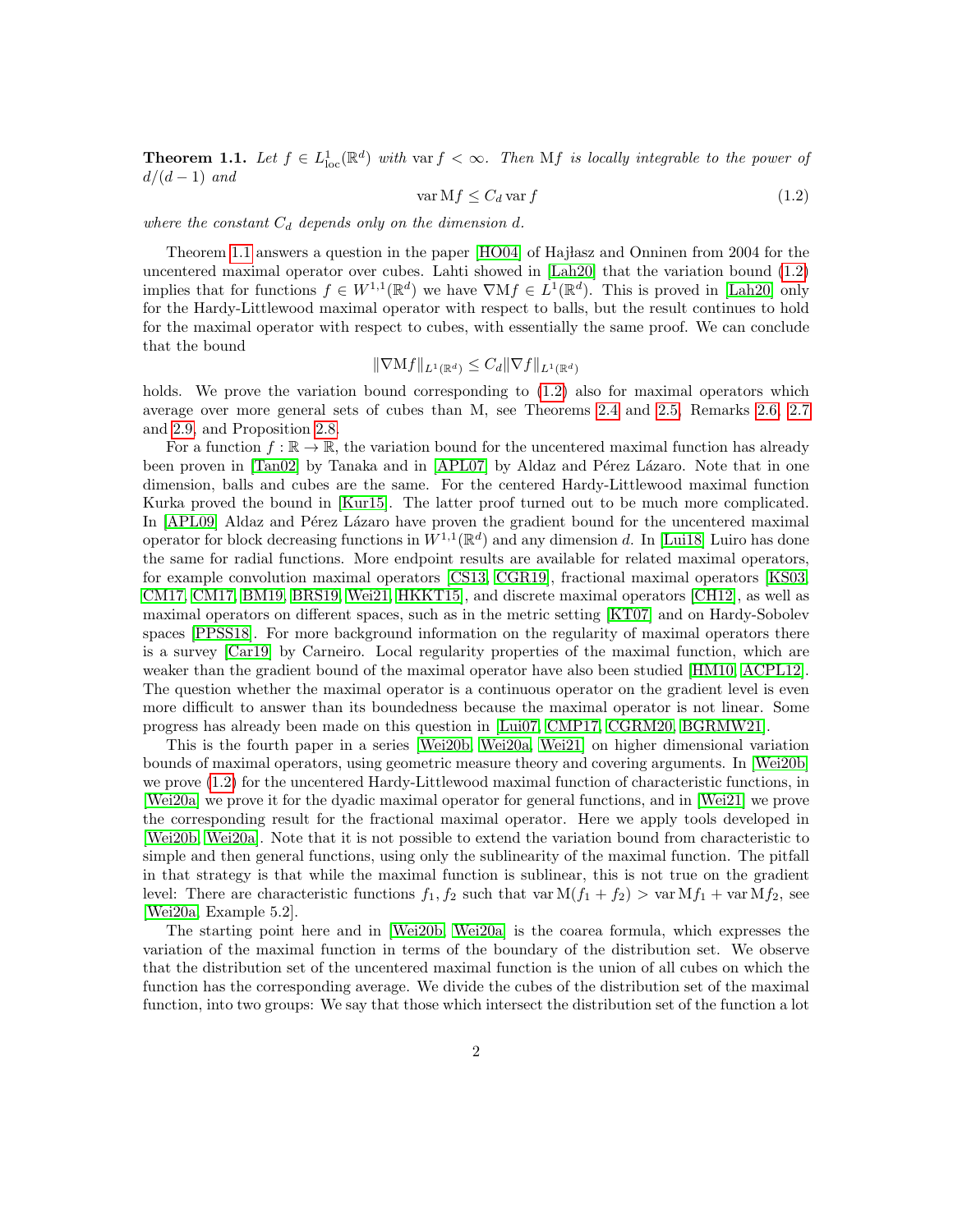have high density, and the others have low density. The union of the high density cubes looks similar to the distribution set of the function, and for characteristic functions we have already bounded its boundary in [\[Wei20b\]](#page-21-3) due to a result in the spirit of the isoperimetric inequality. The motivation for that bound came from [\[KKST08,](#page-20-15) Theorem 3.1] by Kinnunen, Korte, Shanmugalingam and Tuominen. In [\[Wei20a\]](#page-21-4) and in this paper the high density cubes are bounded using the same argument. This bound is even strong enough to control the low density balls for characteristic functions in the global setting in [\[Wei20b\]](#page-21-3). But in the local setting in [\[Wei20b\]](#page-21-3) dealing with the low density balls is more involved. It requires a careful decomposition of the function in parallel with the low density balls of the maximal function by dyadic scales. In that paper it also relies on the fact that the function is a characteristic function. In [\[Wei20a\]](#page-21-4) we devise a strategy for dealing with the low density cubes for general functions in the dyadic cube setting. The advantage of the dyadic setting is that the decomposition of the low density cubes and the function are a lot more straightforward because dyadic cubes only intersect in trivial ways. Furthermore, the argument contains a sum over side lengths of cubes which converges as a geometric sum for dyadic cubes. In [\[Wei21\]](#page-21-1) we bound the fractional operator, using that it disregards small balls, which allows for a reduction from balls to dyadic cubes so that we can apply the result from [\[Wei20a\]](#page-21-4). Non-fractional maximal operators are much more sensitive, in that we have to deal with complicated intersections of balls or cubes of any size. In this paper we represent the low density cubes of the maximal function by a subfamily of cubes with dyadic properties, which allows to apply the key dyadic result from [\[Wei20a\]](#page-21-4). In order to make the rest of the dyadic strategy of [\[Wei20a\]](#page-21-4) work here, the function is decomposed in a similar way as in the local case of [\[Wei20b\]](#page-21-3).

Acknowledgements I would like to thank Panu Lahti for discussions about the Sobolev setting and helpful comments on the manuscript, and my supervisor, Juha Kinnunen for all of his support. The author has been partially supported by the Vilho, Yrjö and Kalle Väisälä Foundation of the Finnish Academy of Science and Letters, and the Magnus Ehrnrooth foundation.

# <span id="page-2-0"></span>2 Preliminaries and core results

In this paper we understand a cube to be open, nonempty and with arbitrary orientation. For the maximal function however it plays no role if cubes are open or closed, see Proposition [2.8,](#page-5-2) and also all other statements and proofs in this paper continue to hold almost verbatim for closed or half open cubes. We denote the side length of a cube  $Q$  by  $\text{I}(Q) > 0$ . We say that  $Q$  is of scale  $2^n$  if  $l(Q) \in [2^n, 2^{n+1})$ . Recall the definition of the collection of dyadic cubes

$$
\bigcup_{n \in \mathbb{Z}} \{ (x_1, x_1 + 2^n) \times \ldots \times (x_d, x_d + 2^n) : i = 1, \ldots, n, \ x_i \in 2^n \mathbb{Z} \}.
$$

For a cube  $Q_0$  let  $\varphi$  be a linear transformation with  $\varphi(Q_0) = (0,1)^d$ . We say that Q is dyadic with respect to  $Q_0$  if  $\varphi(Q)$  is a dyadic cube contained in  $(0,1)^d$ . We denote by  $\mathfrak{D}(Q)$  the set of dyadic cubes with respect to  $Q_0$ . For a cube Q with center  $c_Q$  and  $K > 0$  we denote the dilated cube by

$$
KQ = \{c_Q + Kr : c_Q + r \in Q\}.
$$

**Definition 2.1.** A set Q of cubes is *dyadically complete* if for every  $Q_0, P \in \mathcal{Q}$  with  $P \subset Q_0$ , all cubes  $Q \in \mathfrak{D}(Q_0)$  with  $P \subset Q$  also belong to  $Q$ .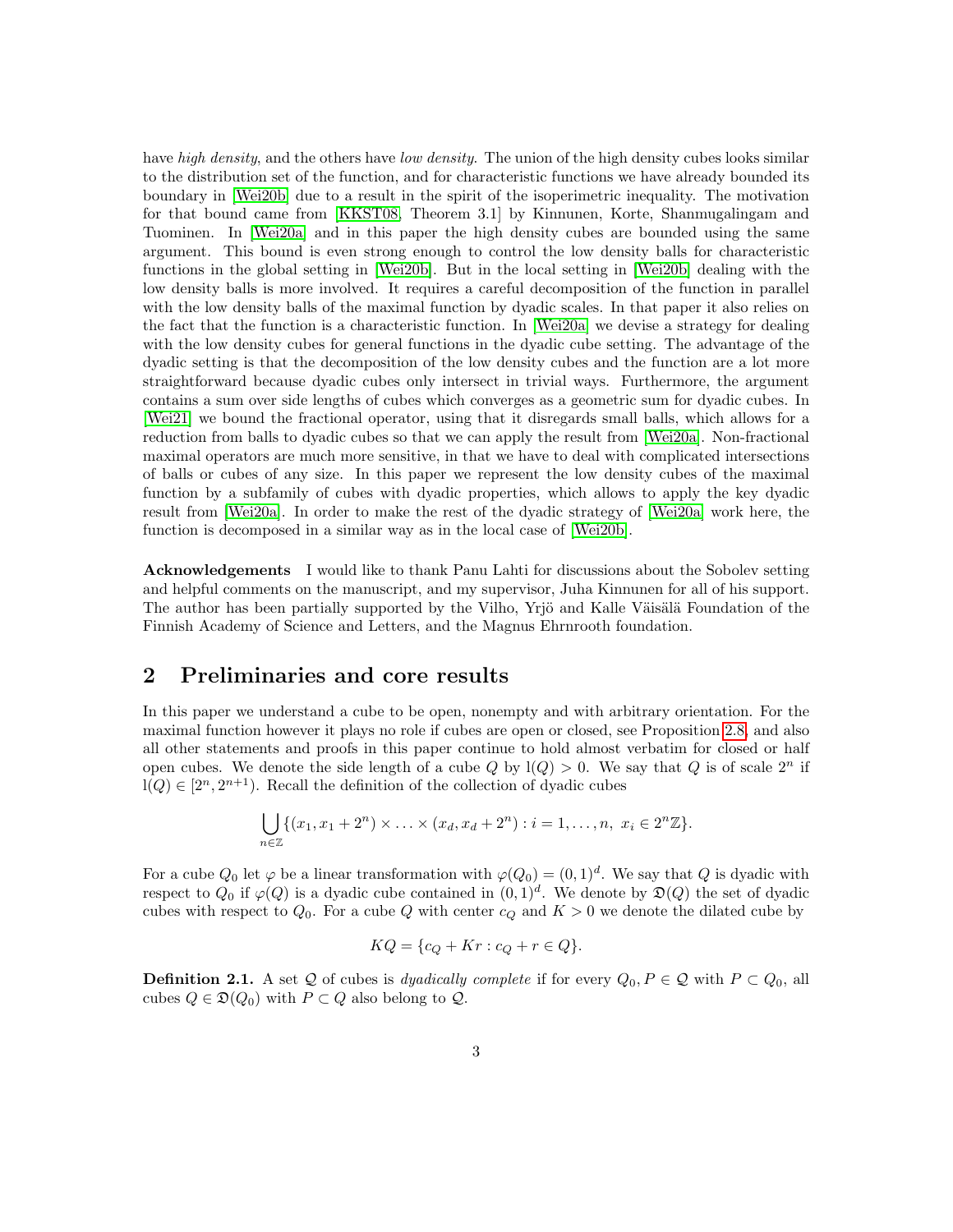We work in the setting of functions of bounded variation, as in Evans-Gariepy [\[EG15\]](#page-20-16), Section 5. Let  $\Omega \subset \mathbb{R}^d$  be an open set. A function  $f \in L^1_{loc}(\Omega)$  is said to have locally bounded variation if for every open and compactly contained set  $V \subset \Omega$  we have

$$
\sup \Bigl\{ \int_V f \operatorname{div} \varphi : \varphi \in C^1_{\mathrm{c}}(V;\mathbb{R}^d), \ |\varphi| \le 1 \Bigr\} < \infty.
$$

Such a function comes with a Radon measure  $\mu$  and a  $\mu$ -measurable function  $\sigma : \Omega \to \mathbb{R}^d$  which satisfies  $|\sigma(x)| = 1$  for  $\mu$ -a.e.  $x \in \mathbb{R}^d$  and such that for all  $\varphi \in C_c^1(\Omega; \mathbb{R}^d)$  we have

$$
\int_V f \operatorname{div} \varphi = \int_V \varphi \sigma \, \mathrm{d}\mu.
$$

We define the variation of f in  $\Omega$  by  $\varphi_{\Omega} f = \mu(\Omega)$ . If  $f \notin L^1_{\text{loc}}(\Omega)$  then we set  $\varphi_{\Omega} f = \infty$ . For a measurable set  $E \subset \mathbb{R}^d$  denote by  $\mathring{E}$ ,  $\overline{E}$  and  $\partial E$  the topological interior, closure and boundary of  $E$ , respectively. The measure theoretic closure and the measure theoretic boundary of  $E$  are defined as

$$
\overline{E}^* = \left\{ x : \limsup_{r \to 0} \frac{\mathcal{L}(B(x,r) \cap E)}{r^d} > 0 \right\} \quad \text{and} \quad \partial_* E = \overline{E}^* \cap \overline{\mathbb{R}^d \setminus E}^*.
$$

The measure theoretic versions are robust against changes with measure zero. Note that  $\overline{E}^* \subset \overline{E}$ and thus  $\partial_* E \subset \partial E$ . For a cube, its measure theoretic boundary and its closure agree with the respective topological quantities.

For a set  $Q$  of cubes let

$$
\bigcup \mathcal{Q} = \bigcup_{Q \in \mathcal{Q}} Q.
$$

The integral average of a function  $f \in L^1(Q)$  over a cube Q is denoted by

$$
f_Q = \frac{1}{\mathcal{L}(Q)} \int_Q f(x) \, dx.
$$

We write

$$
\{f > \lambda\} = \{x \in \mathbb{R}^d : f(x) > \lambda\}
$$

for the superlevelset of a function  $f : \mathbb{R}^d \to \mathbb{R}$ . We define  $\{f \geq \lambda\}$  similarly. By  $a \lesssim b$  we mean that there exists a constant  $C_d$  that depends only on the dimension d such that  $a \leq C_d b$ .

The following coarea formula gives a useful interpretation of the variation.

<span id="page-3-0"></span>**Lemma 2.2** ([\[EG15,](#page-20-16) Theorem 3.40]). Let  $\Omega \subset \mathbb{R}^d$  be an open set and assume that  $f \in L^1_{loc}(\Omega)$ . Then

$$
\operatorname{var}_{\Omega} f = \int_{\mathbb{R}} \mathcal{H}^{d-1}(\partial_* \{ f \ge \lambda \} \cap \Omega) \, d\lambda.
$$

In [\[EG15,](#page-20-16) Theorem 3.40] the formula is stated with the set  $\{f \geq \lambda\}$  in place of  $\{f > \lambda\}$ , but it can be proven for  ${f \geq \lambda}$  using the same proof. Our core result is the following.

<span id="page-3-2"></span>**Theorem 2.3.** Let Q be a finite set of cubes which is dyadically complete and let  $f \in L^1(\mathbb{R}^d)$  be a function with  $var_{\bigcup \mathcal{Q}} f < \infty$ . For  $\lambda \in \mathbb{R}$  denote  $\mathcal{Q}^{\lambda} = \{Q \in \mathcal{Q} : f_Q \geq \lambda\}$ . Then

<span id="page-3-1"></span>
$$
\int_{-\infty}^{\infty} \mathcal{H}^{d-1}\left(\partial \bigcup \mathcal{Q}^{\lambda} \setminus \overline{\{f \geq \lambda\}}^{*}\right) d\lambda \leq C_{d} \int_{-\infty}^{\infty} \mathcal{H}^{d-1}\left(\partial_{*} \left\{f \geq \lambda\right\} \cap \bigcup \mathcal{Q}\right) d\lambda, \tag{2.1}
$$

where  $C_d$  depends only on the dimension.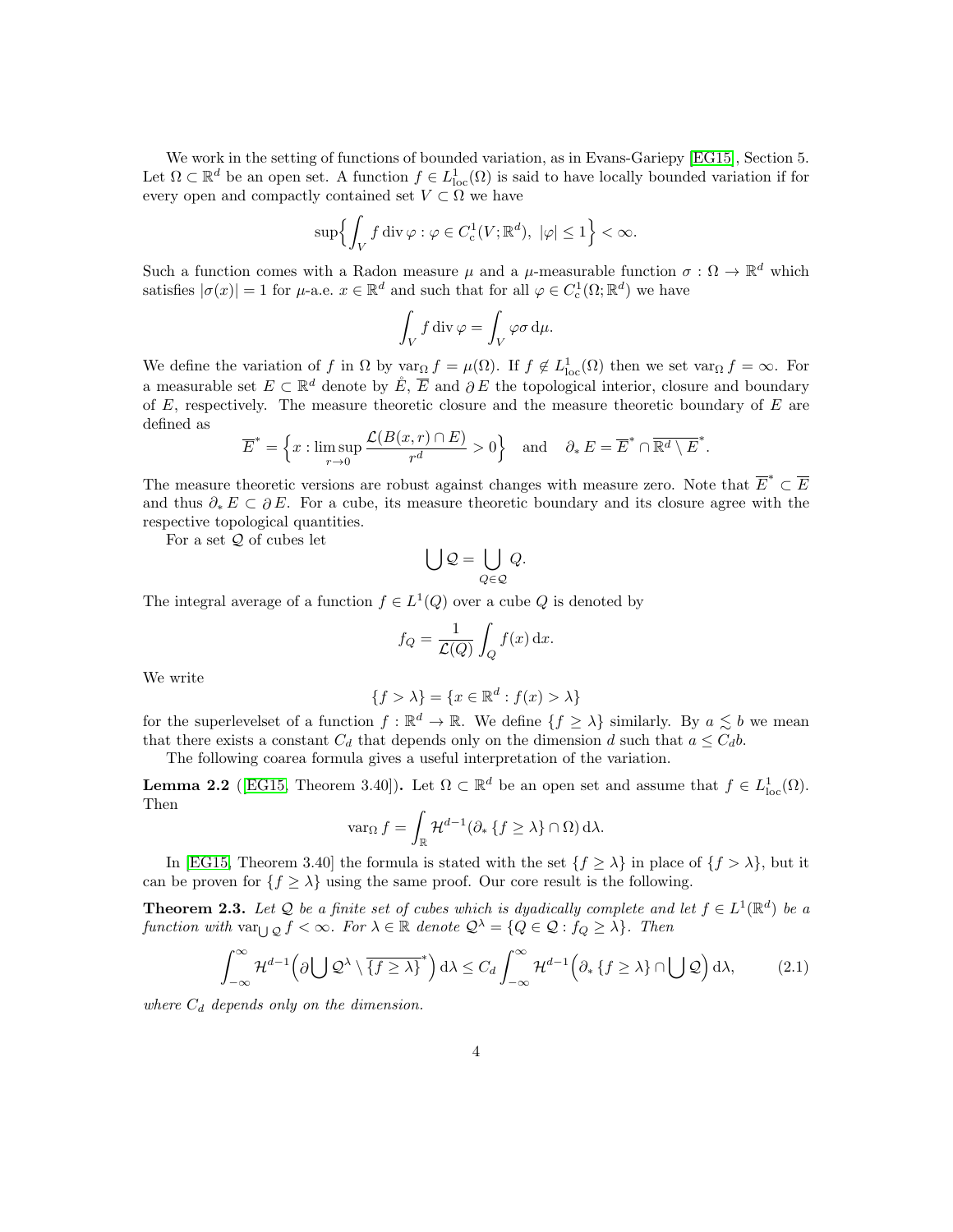The set  $\mathcal{Q}^{\lambda}$  is of interest because

$$
\{Mf > \lambda\} = \bigcup \{Q : f_Q > \lambda\}.
$$

In light of the coarea formula Lemma [2.2](#page-3-0) and because  $\{f > \lambda\} \setminus \{Mf > \lambda\}$  has measure zero, [\(2.1\)](#page-3-1) is essentially a version of

$$
\operatorname{var} \mathbf{M} f \le C_d \operatorname{var} f
$$

for a finite set of cubes. We prove Theorem [2.3](#page-3-2) in Section [3.](#page-6-0) That section contains the key arguments of this paper. Section [4](#page-15-0) is a more technical section where we deal mostly with integrability and convergence issues. In Section [4.1](#page-15-1) we deduce the following theorem from Theorem [2.3](#page-3-2) by approximation.

<span id="page-4-0"></span>**Theorem 2.4.** Given an open set  $\Omega \subset \mathbb{R}^d$ , let Q be a dyadically complete set of cubes Q with  $Q \subset \Omega$ and let  $f \in L^1_{loc}(\Omega)$  be a function with  $var_{\Omega} f < \infty$ . Then for every  $Q \in \mathcal{Q}$  we have  $\int_Q |f| < \infty$ , and the maximal function defined by

<span id="page-4-3"></span>
$$
M_{\mathcal{Q}}f(x) = \max\left\{f(x), \sup_{Q \in \mathcal{Q}, x \in Q} \frac{1}{\mathcal{L}(Q)} \int_{Q} f(y) dy\right\}
$$
(2.2)

belongs to  $L^{d/(d-1)}_{loc}(\Omega)$  and satisfies

 $var_{\Omega} M_{\mathcal{Q}} f \leq C_d var_{\Omega} f$ ,

where the constant  $C_d$  depends only on the dimension d.

In order to deduce Theorem [1.1,](#page-0-1) let  $\Omega = \mathbb{R}^d$  and let  $\mathcal{Q}$  be the set of all axes-parallel cubes. By the Lebesgue differentiation theorem for almost every  $x \in \mathbb{R}^d$  we have  $Mf(x) \ge f(x)$  and consequently  $M_{\mathcal{O}}f(x) = Mf(x)$ . Thus we can conclude Theorem [1.1](#page-0-1) from Theorem [2.4.](#page-4-0)

Another maximal operator which is essentially of the form [\(2.2\)](#page-4-3) is the local maximal operator. For an open set  $\Omega$  and a function  $f \in L^1_{loc}(\Omega)$  we define the local maximal function by

$$
M_{\Omega}f(x) = \sup_{x \in Q, \ \overline{Q} \subset \Omega} \int_{Q} f(y) \, dy,
$$

where the supremum is taken over all axes-parallel cubes Q which are compactly contained in  $\Omega$  and contain x. Similarly as above, we may also consider the local maximal operator which considers cubes with arbitrary orientation. It is usually more difficult to prove regularity results for local maximal operators than for global maximal operators, because some arguments use that the maximal operator also takes into account certain blow-ups of balls or cubes. In fact for the fractional maximal operator, gradient bounds which hold for the global operator fail for the local operator, see [\[HKKT15,](#page-20-8) Example 4.2]. Not so here, we also obtain Theorem [1.1](#page-0-1) for general domains.

<span id="page-4-1"></span>**Theorem 2.5.** Let 
$$
\Omega \subset \mathbb{R}^d
$$
 open and  $f \in L^1_{loc}(\Omega)$  with  $\text{var}_{\Omega} f < \infty$ . Then  $M_{\Omega} f \in L^{d/(d-1)}_{loc}(\Omega)$  and  

$$
\text{var}_{\Omega} M_{\Omega} f \leq C_d \text{var}_{\Omega} f.
$$

<span id="page-4-2"></span>For the proof of Theorem [2.5](#page-4-1) let Q be the set of cubes Q with  $\overline{Q} \subset \Omega$ . Then Q is dyadically complete and Theorem [2.5](#page-4-1) follows from Theorem [2.4](#page-4-0) by the same argument as Theorem [1.1.](#page-0-1)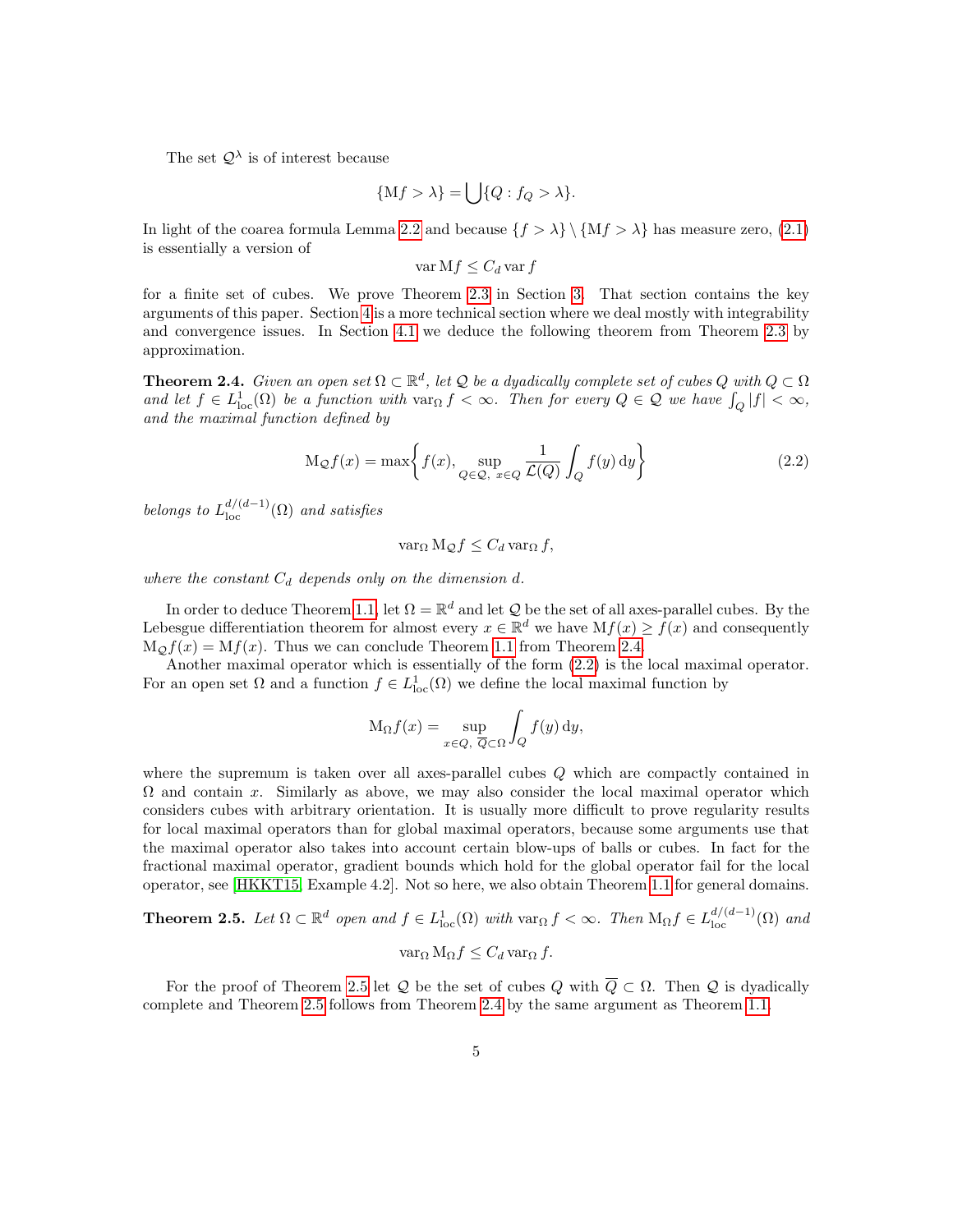Remark 2.6. The proofs of Theorems [1.1](#page-0-1) and [2.5](#page-4-1) work the same way for the maximal operators that average over all cubes with arbitrary orientation which contain the point  $x$ , it is not necessary to consider only axes-parallel cubes.

<span id="page-5-0"></span>Remark 2.7. Theorem [2.4](#page-4-0) also applies to the global and the local dyadic operator, so it supersedes the main results in [\[Wei20a\]](#page-21-4).

<span id="page-5-2"></span>**Proposition 2.8.** Denote by  $\overline{M}_{\mathcal{Q}}f$  the maximal function given by the same definition as  $M_{\mathcal{Q}}f$ , except the supremum is taken over all cubes  $Q \in \mathcal{Q}$  with  $x \in \overline{Q}$ . Then for almost every  $x \in \Omega$  we have  $M_Qf(x) = M_Qf(x)$ . In particular, Theorem [2.4](#page-4-0) also holds for  $\overline{M}_Qf$ .

We prove Proposition [2.8](#page-5-2) in Section [4.2.](#page-17-0)

<span id="page-5-1"></span>Remark 2.9. Every cube Q with  $x \in Q$  and  $Q \subset \Omega$  can be approximated from the inside by cubes P with  $x \in P$  and  $\overline{P} \subset \Omega$ . That means in the definition of  $M_{\Omega}f$  we may replace the condition  $\overline{Q} \subset \Omega$  by  $Q \subset \Omega$  without changing the maximal function. Together with Proposition [2.8](#page-5-2) we can conclude that if we define cubes to be closed instead of open, or replace  $\overline{Q}$  by  $Q$ , then the definitions of the maximal functions barely change, and hence also Theorem [2.4](#page-4-0) and its consequences continue to hold. Furthermore, also the proofs in this paper continue to work almost verbatim if we define cubes to be closed, open, or half-open.

In [\[Wei20a\]](#page-21-4) we assumed that the dyadic maximal operator averages only over cubes which are compactly contained in the domain  $\Omega$  in order to ensure local integrability of the maximal function. This condition is not necessary, provided that var $\Omega$  f <  $\infty$ .

Remark 2.10. Everything in the proof of Theorem [1.1](#page-0-1) also holds not only for cubes but also almost verbatim for rectangles with a bounded ratio of sidelengths, tetrahedrons and other convex sets that can be written as disjoint unions of finitely many smaller versions of themselves. Except from Proposition [3.12,](#page-11-0) everything also works for balls instead of cubes.

Remark 2.11. In Theorem [2.4](#page-4-0) we take the maximum with f for the following reason. Let  $f = 1_{(0,1)^d}$ and for  $N \in \mathbb{N}$  let  $\mathcal{Q}_N$  be the set of dyadic cubes with side length at least 2, and the cubes  $(n_1 2^{-N}, (n_1+1)2^{-N}) \times ... \times (n_d 2^{-N}, (n_d+1)2^{-N}) \subset (0,1)^d$  where  $n_1, ..., n_d$  are integers such that  $x_1 + \ldots + x_d$  is even. Then the maximal operator that averages over all cubes in  $\mathcal{Q}_N$  has variation of the order  $2^{Nd} \cdot 2^{-N(d-1)} = 2^N$  which goes to infinity for  $N \to \infty$ . It is not clear however if or when the dyadic completeness of  $\mathcal Q$  is necessary.

The space  $L^1_{loc}(\Omega)$  is not the correct domain for  $M_{\Omega}$  because  $f \in L^1_{loc}(\Omega)$  does not imply that  $M_{\Omega}f$  is finite almost everywhere, as has already been observed in [\[HO04,](#page-20-1) footnote (2), p. 170]. If we strengthen the assumption to  $f \in L^1(\Omega)$ , then  $M_{\Omega} f$  is finite almost everywhere by the weak bound for the maximal operator. Proposition [4.1](#page-15-2) shows that an alternative way ensure the almost everywhere finiteness of  $M_{\Omega} f$  is to demand  $var_{\Omega} f < \infty$  in addition to  $f \in L^{1}_{loc}(\Omega)$ .

Remark 2.12. Theorem [2.4](#page-4-0) and its consequences also extend to the maximal function of the absolute value due to var  $M(|f|) \leq C_d \text{ var } |f| \leq C_d \text{ var } f$ .

Lahti proved in [\[Lah20\]](#page-20-2) for the local Hardy-Littlewood maximal operator  $\widetilde{M}_{\Omega}$  with respect to balls that if we have the local variation bound var<sub> $\Omega$ </sub>  $\tilde{M}f \leq C_d$  var $\Omega$  f, then for all Sobolev functions  $f \in W^{1,1}(\Omega)$  their maximal function is a local Sobolev function with  $\|\nabla \widetilde{\mathbf{M}}_{\Omega} f\|_{L^1(\Omega)} \lesssim \|\nabla f\|_{L^1(\Omega)}$ . In the global setting  $\Omega = \mathbb{R}^d$  this continues to hold for the Hardy-Littlewoood maximal operator M with respect to cubes by a similar proof. The following example, which is also due to Lahti, however shows that for cubes it fails in the local setting.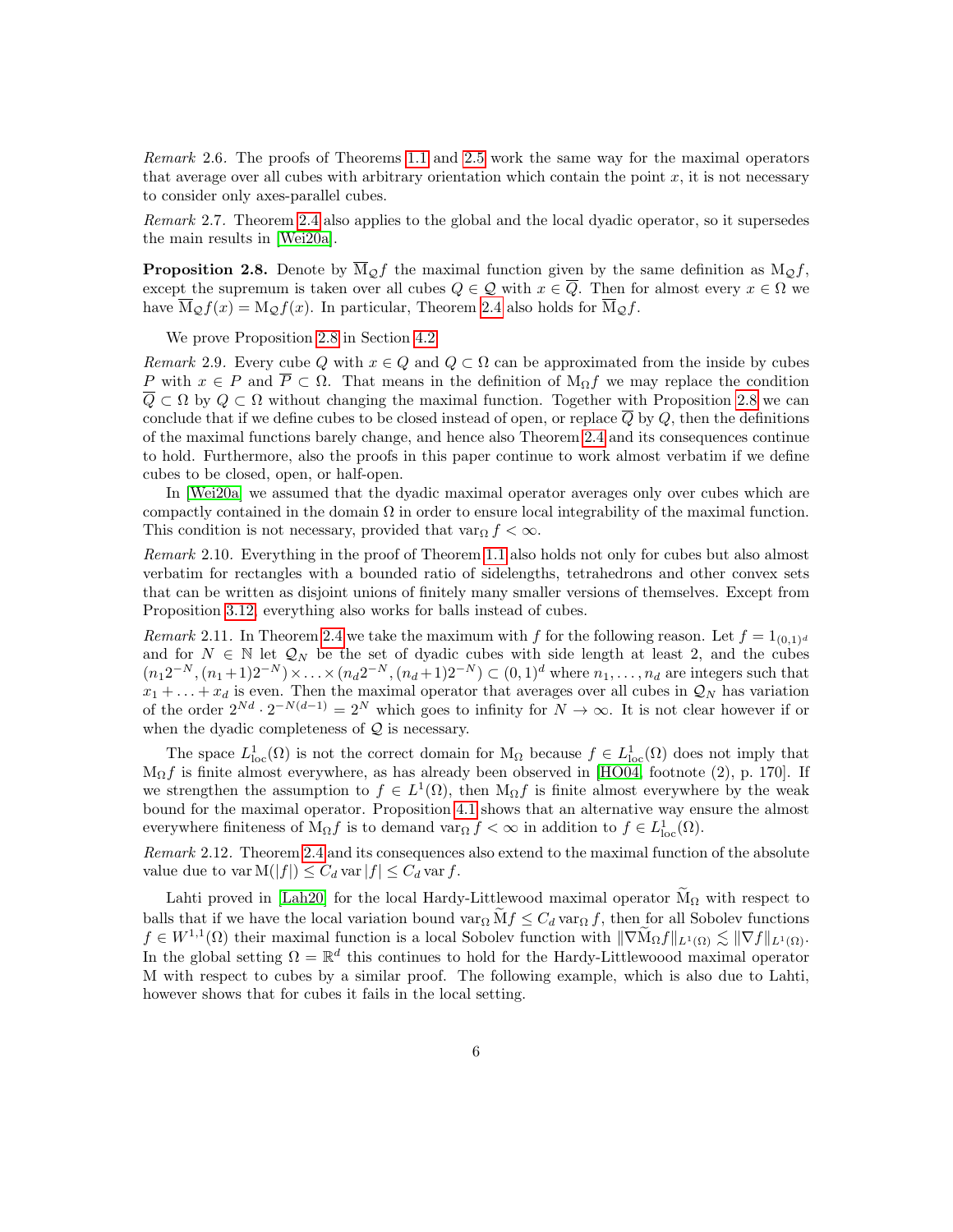

<span id="page-6-1"></span>Figure 1: For  $x \in \Omega$  with  $x_2 \geq 0$ , the typical cubes  $Q_1, Q_2, Q_2$  which both contain x and intersect  ${f > 0}$  do not lie within  $\Omega$ .

Example 2.13 (Lahti). Let  $\Omega = (-5, 5) \times (-10, 0) \cup (-1, 1) \times [0, 2)$  and  $f(x) = \max\{0, -14$  $x_1 - x_2$ . Then  $\Omega$  is open and  $f \in W^{1,1}(\Omega)$ , but neither the local maximal function with respect to axes-parallel cubes nor the local maximal function with respect to cubes with arbitrary orientation belong to  $W^{1,1}(\Omega)$ .

The reason is that both local maximal functions have a jump on the line  $[-1, 1] \times \{0\}$ . Every  $x \in \Omega$  with  $x_2 < 0$  is contained in a cube  $Q_{\varepsilon} = (-5 + \varepsilon, 5 - \varepsilon) \times (-10 + \varepsilon, 0 - \varepsilon)$ , which means the local maximal functions in such x attain at least the value  $\frac{1}{100} \int_{\Omega} f > 0$ . In  $x \in \Omega$  with  $x_2 \ge 0$ however both local maximal functions are zero. In order to show that let  $x \in \Omega$  with  $x_2 \geq 0$  and Q be a cube with  $\overline{Q} \subset \Omega$  and  $x \in Q$ . Then Q must have a corner in  $(-1,1) \times (0,2)$ . In order for Q to intersect  ${f > 0}$  which is the open triangle with endpoints  $(-5, -10)$ ,  $(-5, -9)$ ,  $(-4, -10)$ , it must also have a corner in this triangle. This is not possible for a cube which is contained in  $\Omega$ , as is illustrated in Figure [1.](#page-6-1) The cubes  $Q_1$  and  $Q_2$  represent the case when the corners in questions are neighboring corners of  $Q$ . If the corners are opposing corners then  $Q$  is of the form  $Q_3$ . However, the leftmost corners of cubes like  $Q_1$  and  $Q_3$  and the lowest corner of  $Q_2$  cannot be contained in  $\Omega$ .

# <span id="page-6-0"></span>3 The case of a finite set of cubes

In this section we prove Theorem [2.3.](#page-3-2) Let  $f \in L^1(\mathbb{R}^d)$  and Q be a finite set of cubes. For  $\lambda \in \mathbb{R}$ set  $\mathcal{Q}^{\lambda} = \{Q \in \mathcal{Q} : f_Q \geq \lambda\}.$  We consider the following partition

$$
\mathcal{Q}^{\lambda} = \mathcal{Q}_0^{\lambda} \cup \mathcal{Q}_1^{\lambda} \cup \mathcal{Q}_2^{\lambda}.
$$

The set  $\mathcal{Q}_0^{\lambda}$  consists of all cubes  $Q \in \mathcal{Q}^{\lambda}$  with

$$
\mathcal{L}(Q \cap \{f \ge \lambda\}) \ge 2^{-d-1}\mathcal{L}(Q),
$$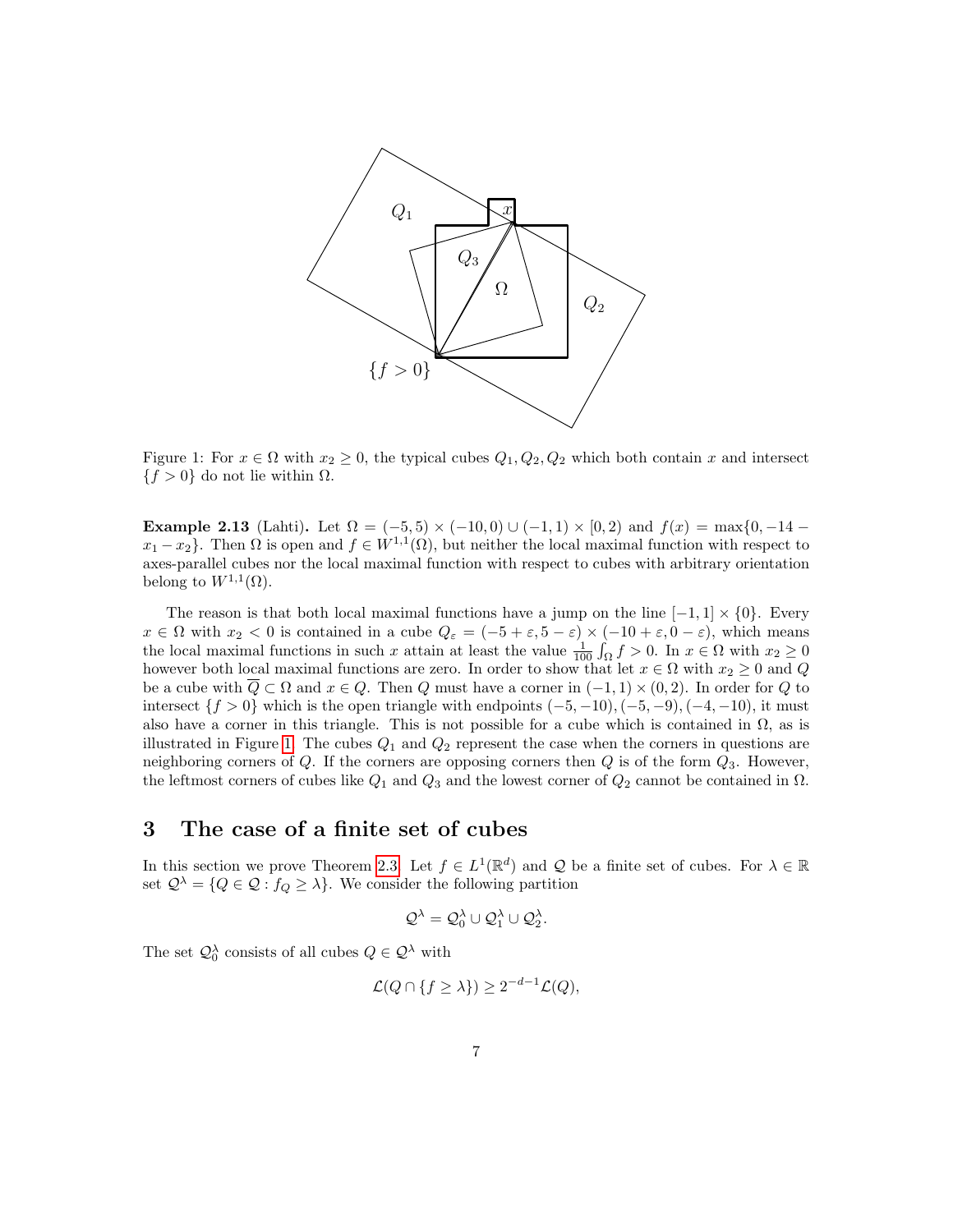the set  $\mathcal{Q}_1^{\lambda}$  consists of all cubes  $Q \in \mathcal{Q}^{\lambda} \setminus \mathcal{Q}_0^{\lambda}$  with

$$
\mathcal{L}\Big(Q\cap\bigcup\mathcal{Q}_0^\lambda\Big)\geq 2^{-d-1}\mathcal{L}(Q),
$$

and the set  $\mathcal{Q}_2^{\lambda}$  consists of all remaining cubes in  $\mathcal{Q}^{\lambda}$ . We split the boundary of  $\mathcal{Q}^{\lambda}$  as follows,

<span id="page-7-4"></span>
$$
\mathcal{H}^{d-1}\left(\partial\mathcal{Q}^{\lambda}\setminus\overline{\{f\ge\lambda\}}^{*}\right)\le\mathcal{H}^{d-1}\left(\partial\left(\bigcup\mathcal{Q}_{0}^{\lambda}\cup\bigcup\mathcal{Q}_{1}^{\lambda}\right)\setminus\overline{\{f\ge\lambda\}}^{*}\right)+\mathcal{H}^{d-1}\left(\partial\bigcup\mathcal{Q}_{2}^{\lambda}\right).
$$
 (3.1)

We bound the first summand in Section [3.1.](#page-7-0) In Sections [3.2](#page-9-0) to [3.4](#page-12-0) we collect the necessary ingredients to deal with the second summand. In Section [3.5](#page-13-0) we combine these results to a proof of Theorem [2.3.](#page-3-2) The results in Sections [3.1](#page-7-0) and [3.3](#page-11-1) are taken from [\[Wei20b,](#page-21-3) [Wei20a\]](#page-21-4) with necessary modifications.

#### <span id="page-7-0"></span>3.1 Cubes with large intersection

In this section we prove Proposition [3.6,](#page-8-0) a bound on the part of the boundary of the superlevelset of the maximal function which comes from cubes which intersect the superlevelset of the function significantly. In [\[Wei20b,](#page-21-3) Proposition 4.4] we already showed this result for balls instead of cubes. The proof of Proposition [3.6](#page-8-0) works the same way, here we only need to ensure that the steps which we have done only for balls in [\[Wei20b\]](#page-21-3) also work for cubes.

For two nonzero  $x, y \in \mathbb{R}^d$  we denote by  $\prec (x, y)$  the angle between x and y, i.e. the unique value  $\triangleleft(x, y) \in [0, \pi]$  with

$$
\langle x, y \rangle = ||x|| ||y|| \cos(\sphericalangle(x, y)).
$$

<span id="page-7-1"></span>**Lemma 3.1.** Let Q be a cube centered in the origin and  $x \in \partial Q$ . Then for the outer normal vector e to  $\partial Q$  in x we have

$$
\sphericalangle(x, e) \le \pi/2 - \arcsin(1/\sqrt{d}).
$$

The precise value  $arcsin(1/\sqrt{d})$  does not matter here, what is important is that the angle is bounded away from  $\pi/2$ .

*Proof.* It suffices to consider the cube  $Q = (-1, 1)^d$  and the face with outer normal  $e = (1, 0, \ldots, 0)$ . Then  $x_1 = 1$  and  $x_i \in [-1, 1]$  which implies

$$
\frac{\langle x, e \rangle}{\|x\| \|e\|} \ge \frac{1}{\sqrt{d}}.
$$

 $\Box$ 

<span id="page-7-2"></span>**Lemma 3.2** ([\[Wei20b,](#page-21-3) Lemma 4.2] with more general numerology). For every  $\varepsilon > 0$  there is a number  $N$  large enough such that the following holds. Let  $B$  be a ball centered in the origin. Then for any two points  $y_1, y_2 \in B$  and  $x_1, x_2 \in \mathbb{R}^d$  with  $|x_1|, |x_2| \ge (N+1) \operatorname{diam}(B)/2$  and  $\prec (x_1, x_2) \le \varepsilon$ we have

$$
\sphericalangle(y_1 - x_1, y_2 - x_2) \leq 2\varepsilon.
$$

The proof works just like the proof of [\[Wei20b,](#page-21-3) Lemma 4.2].

<span id="page-7-5"></span><span id="page-7-3"></span>**Definition 3.3.** For  $L \in \mathbb{R}$  we call a set  $S \subset \mathbb{R}^d$  a Lipschitz surface with constant L if there is a subset  $U \subset \mathbb{R}^{d-1}$  and a function  $f: U \to \mathbb{R}$  which is Lipschitz-continuous with constant L, such that S is a rotation and translation of the graph  $\{(x, f(x)) : x \in U\}.$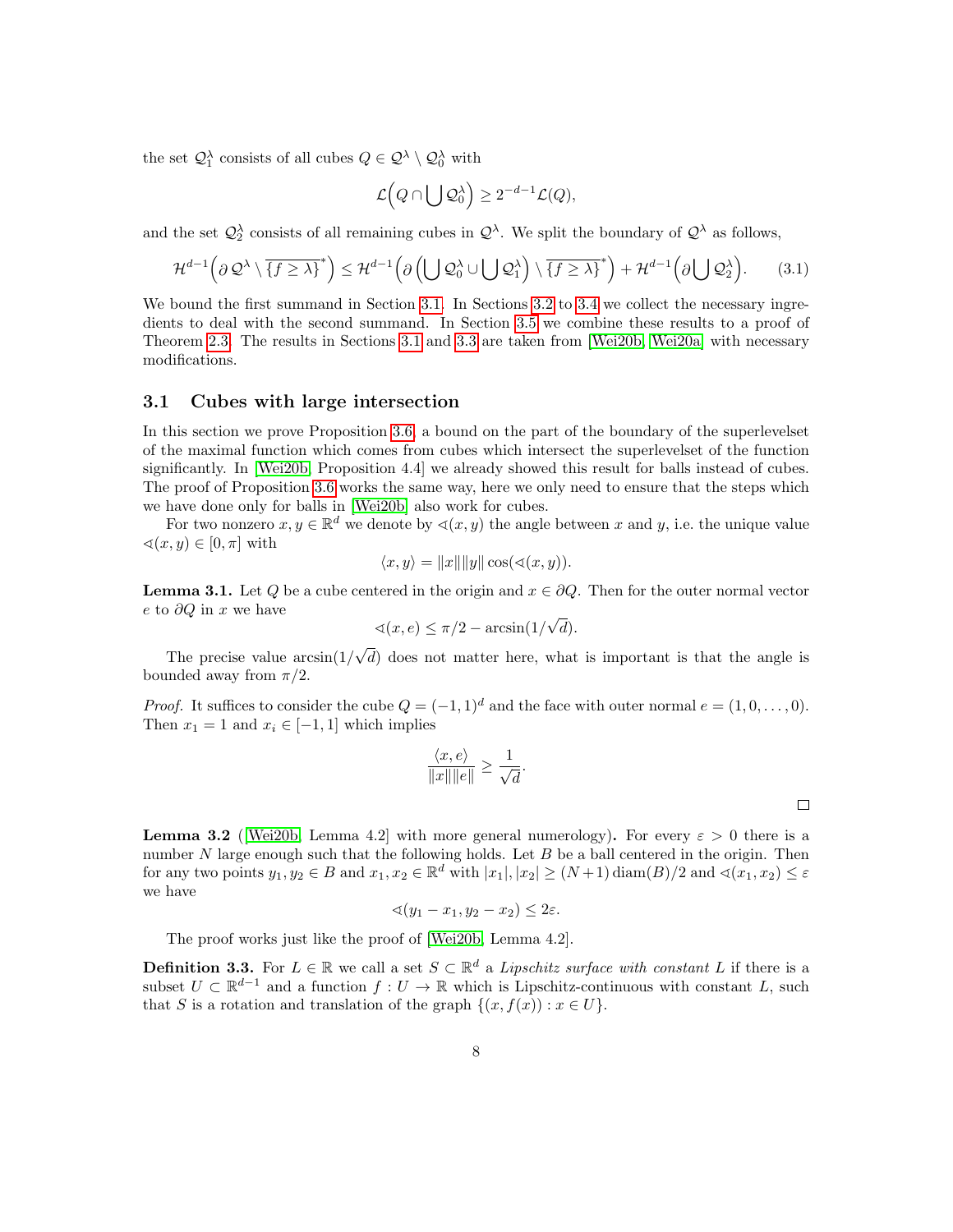**Lemma 3.4.** Let S be a bounded Lipschitz surface with constant L. Then  $\mathcal{H}^{d-1}(S) \leq (1 +$ L) diam $(S)^{d-1}$ .

*Proof.* It suffices to apply the area formula [\[EG15,](#page-20-16) Theorem 3.8] to the function  $x \mapsto (x, f(x))$ .  $\Box$ 

<span id="page-8-2"></span>**Lemma 3.5** (Wei20b, Lemma 4.1) for cubes). Let  $K > 0$ , let B be a ball and let Q be a finite set of cubes Q with  $\mathbf{l}(Q) \geq K \operatorname{diam}(B)$ . Then  $\partial \bigcup Q \cap B$  is a union of a dimensional constant times  $K^{-d} + 1$  many Lipschitz surfaces with Lipschitz constant depending only on the dimension, and

$$
\mathcal{H}^{d-1}\Big(\partial\bigcup\mathcal{Q}\cap B\Big)\lesssim (K^{-d}+1)\mathcal{H}^{d-1}(\partial B).
$$

The proof works the same way as in [\[Wei20b\]](#page-21-3), except that we have to take into account Lemma [3.1,](#page-7-1) which for balls holds with angle 0 instead of  $\pi/2 - \arcsin(1/\sqrt{d})$ . The details are given below.

*Proof.* It suffices to consider the case that  $B$  is centered in the origin. Take  $N$  from Lemma [3.2](#page-7-2) with  $\varepsilon = \arcsin(1/\sqrt{d})/2$ . First consider the case  $K \geq N$ . Denote by  $c_Q$  the center of a cube Q. Let  $Q_1, Q_2 \in \mathcal{Q}$  be cubes whose centers have an angle of at most arcsin $\left(\frac{1}{\sqrt{d}}\right)/2$ . For  $i = 1, 2$ let  $x_i \in \partial Q_i \cap B$ . Then by Lemma [3.2](#page-7-2) the angle between  $x_1 - c_{Q_1}$  and  $x_2 - c_{Q_2}$  is at most  $\arcsin(1/\sqrt{d})$ . For  $i = 1, 2$  let  $e_i$  be the outer surface normal to  $Q_i$  in  $x_i$ . Then by Lemma [3.1](#page-7-1) we have  $\alpha(e_i, x_i - c_{Q_i}) \leq \pi/2$  – arcsin(1/ $\sqrt{d}$ ), and by the subadditivity of angles we can conclude

<span id="page-8-1"></span>
$$
\sphericalangle(e_1, e_2) \le 2\left[\pi/2 - \arcsin(1/\sqrt{d})\right] + \arcsin(1/\sqrt{d}) = \pi - \arcsin(1/\sqrt{d}).\tag{3.2}
$$

Take a maximal set A of unit vectors which are separated by an angle of at least  $\arcsin\left(\frac{1}{\sqrt{d}}\right)/4$ . Then  $|A| \lesssim d^{(d-1)/2}$ , and for every  $Q \in \mathcal{Q}$  theres is an  $e \in A$  with  $\triangleleft(e, c_Q) \leq \arcsin(1/\sqrt{d})$ . That means we can write  $\partial \bigcup Q \cap B$  as the union

$$
\partial \bigcup \mathcal{Q} \cap B = \bigcup_{e \in A} \partial \bigcup \Bigl\{Q \in \mathcal{Q} : \sphericalangle(e, c_{Q}) \leq \arcsin(1/\sqrt{d})/4 \Bigr\} \cap B.
$$

By [\(3.2\)](#page-8-1) for each  $e \in A$  the set in the union on the right hand side of the previous display is a Lipschitz surface with constant  $1/\tan(\arcsin(1/\sqrt{d})) \sim \sqrt{d}$ , whose perimeter is thus bounded by a  $\lim_{\epsilon \to 0}$  fixed multiple of  $\sqrt{d\mathcal{H}^{d-1}(\partial B)}$  due to Lemma [3.4.](#page-7-3) We can conclude

$$
\mathcal{H}^{d-1}\left(\partial\bigcup\mathcal{Q}\cap B\right) \leq \sum_{e\in A} \mathcal{H}^{d-1}\left(\partial\bigcup\left\{Q\in\mathcal{Q}:\measuredangle(e,c_Q)\leq \arcsin(1/\sqrt{d})/4\right\}\cap B\right)
$$
  

$$
\lesssim |A|\sqrt{d}\mathcal{H}^{d-1}(\partial B) \lesssim d^{d/2}\mathcal{H}^{d-1}(\partial B).
$$

The case  $K \leq N$  can be concluded from the case  $K \geq N$  just as in [\[Wei20b\]](#page-21-3) by covering B by a dimensional constant times  $(N/K)^d$  many balls B' with  $\text{diam}(B') = \frac{K}{N} \text{diam}(B)$  and applying the above argument to each  $B'$ .  $\Box$ 

<span id="page-8-0"></span>**Proposition 3.6** ([\[Wei20b,](#page-21-3) Proposition 4.4] for cubes). Let  $\varepsilon \in (0,1)$ . Let  $E \subset \mathbb{R}^d$  be a set of locally finite perimeter and let  $Q$  be a finite set of cubes such that for each  $Q \in \mathcal{Q}$  we have  $\mathcal{L}(E \cap Q) > \varepsilon \mathcal{L}(Q)$ . Then

$$
\mathcal{H}^{d-1}\left(\partial\bigcup\mathcal{Q}\setminus\overline{E}^*\right)\lesssim_{\varepsilon}\mathcal{H}^{d-1}\left(\partial_*E\cap\bigcup\mathcal{Q}\right).
$$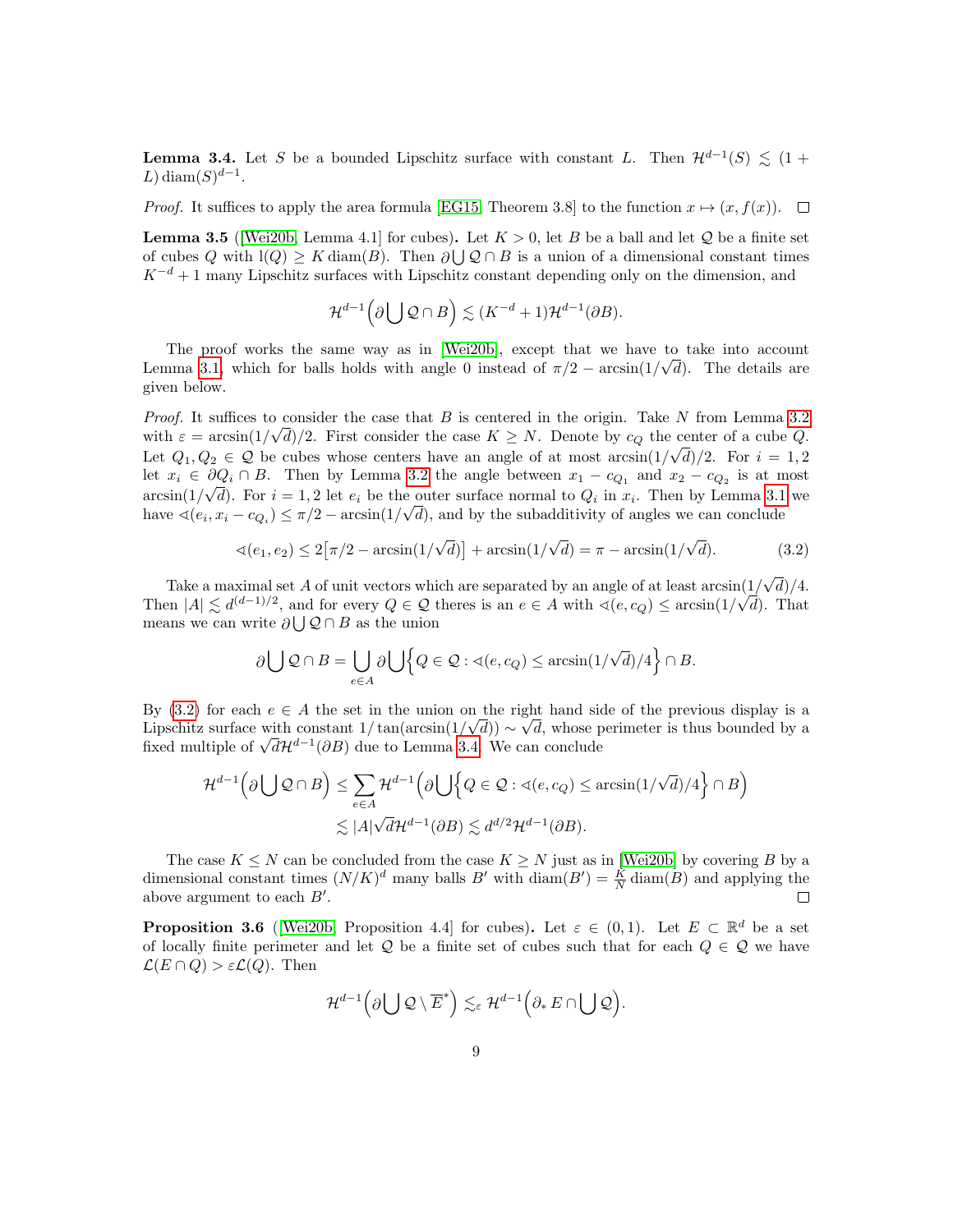We explain below how the proof of [\[Wei20b,](#page-21-3) Proposition 4.4] also proves Proposition [3.6.](#page-8-0) The only addition we need from this paper is Lemma [3.5.](#page-8-2)

Proof. [\[Wei20b,](#page-21-3) Proposition 4.4] is proved using [\[Wei20b,](#page-21-3) Lemma 4.1 and Lemma 4.3]. The proof of [\[Wei20b,](#page-21-3) Lemma 4.3] verbatim also works for cubes, as its dependency [\[Wei20b,](#page-21-3) Lemma 2.5] is already proven for cubes as well in [\[Wei20b\]](#page-21-3). Using [\[Wei20b,](#page-21-3) Lemma 4.3] for cubes, and Lemma [3.5](#page-8-2) instead of [\[Wei20b,](#page-21-3) Lemma 4.1], one can take the proof of [\[Wei20b,](#page-21-3) Proposition 4.4] verbatim to prove Proposition [3.6.](#page-8-0) Note that [\[Wei20b,](#page-21-3) Proposition 4.4] is stated with the measure theoretic boundary instead where in Proposition [3.6](#page-8-0) is the topological boundary, but since we are dealing with finitely many cubes, the arguments work the same for both notions of the boundary.  $\Box$ 

We use Proposition [3.6](#page-8-0) and the following boundary decomposition to deal with the first summand in [\(3.1\)](#page-7-4).

<span id="page-9-2"></span>**Lemma 3.7** ([\[Wei20b,](#page-21-3) Lemma 1.7]). Let  $A, B \subset \mathbb{R}^d$  be measurable. Then

<span id="page-9-1"></span>
$$
\partial_* (A \cup B) \subset (\partial_* A \setminus \overline{B}^*) \cup \partial_* B. \tag{3.3}
$$

Formula [\(3.3\)](#page-9-1) also holds with the topological instead of the measure theoretic quantities. Because  $\overline{E}^* \subset \overline{E}$ , it continues to hold with the topological boundary and the measure theoretic closure.

<span id="page-9-4"></span>**Corollary [3.](#page-6-0)8.** Define  $\mathcal{Q}^{\lambda}$ ,  $\mathcal{Q}^{\lambda}_0$  and  $\mathcal{Q}^{\lambda}_1$  from f and Q as in the beginning of Section 3. Then

$$
\mathcal{H}^{d-1}\Big(\partial\left(\bigcup\mathcal{Q}_0^{\lambda}\cup\bigcup\mathcal{Q}_1^{\lambda}\right)\setminus\overline{\{f\ge\lambda\}}^*\Big)\lesssim\mathcal{H}^{d-1}\Big(\partial_*\left\{f\ge\lambda\right\}\cap\bigcup\mathcal{Q}^{\lambda}\Big).
$$

Proof. By Lemma [3.7](#page-9-2) with the topological boundary we have

$$
\partial \left(\bigcup \mathcal{Q}_0^\lambda\cup \bigcup \mathcal{Q}_1^\lambda\right)\subset \partial \left(\bigcup \mathcal{Q}_1^\lambda\right)\setminus \overline{\bigcup \mathcal{Q}_0^\lambda}^*\cup \partial \left(\bigcup \mathcal{Q}_0^\lambda\right),
$$

by Proposition [3.6](#page-8-0) we have

$$
\mathcal{H}^{d-1}\left(\partial\bigcup\mathcal{Q}_0^\lambda\setminus\overline{\{f\ge\lambda\}}^*\right)\lesssim\mathcal{H}^{d-1}\left(\partial_*\left\{f\ge\lambda\right\}\cap\bigcup\mathcal{Q}_0^\lambda\right)
$$

and by Proposition [3.6](#page-8-0) and Lemma [3.7](#page-9-2) we obtain

$$
\mathcal{H}^{d-1}\Big(\partial\bigcup\mathcal{Q}_1^\lambda\setminus\overline{\bigcup\mathcal{Q}_0^\lambda\cup\{f\ge\lambda\}}^*\Big)\lesssim \mathcal{H}^{d-1}\Big(\partial_*\left(\bigcup\mathcal{Q}_0^\lambda\cup\{f\ge\lambda\}\right)\cap\bigcup\mathcal{Q}_1^\lambda\Big)\\\leq \mathcal{H}^{d-1}\Big(\partial_*\bigcup\mathcal{Q}_0^\lambda\setminus\overline{\{f\ge\lambda\}}^*\cap\bigcup\mathcal{Q}_1^\lambda\Big)+\mathcal{H}^{d-1}\Big(\partial_*\left\{f\ge\lambda\right\}\cap\bigcup\mathcal{Q}_1^\lambda\Big).
$$

We use that the measure theoretic boundary is contained in the topological boundary and combine these three displays to finish the proof.  $\Box$ 

#### <span id="page-9-0"></span>3.2 Reducing to almost dyadically structured cubes

<span id="page-9-5"></span>**Proposition [3.](#page-6-0)9.** Let  $f, Q, Q_2^{\lambda}$  be as in the beginning of Section 3. Then there exists a subset  $S \subset \mathbb{R}$  $\bigcup_{\lambda} \mathcal{Q}_{2}^{\lambda}$  with the following properties. Let  $Q, R \in \mathcal{S}$  with  $l(R) \leq l(Q)$ . Then  $\mathcal{L}(R \cap Q) < 2^{-1}\mathcal{L}(R)$ , or R has a strictly smaller scale than Q and  $f_R > f_Q$ . Furthermore

<span id="page-9-3"></span>
$$
\int_{-\infty}^{\infty} \mathcal{H}^{d-1}(\partial \bigcup \mathcal{Q}_{2}^{\lambda}) d\lambda \lesssim \sum_{Q \in \mathcal{S}} (f_{Q} - \lambda_{Q}) \mathcal{H}^{d-1}(\partial Q)
$$
(3.4)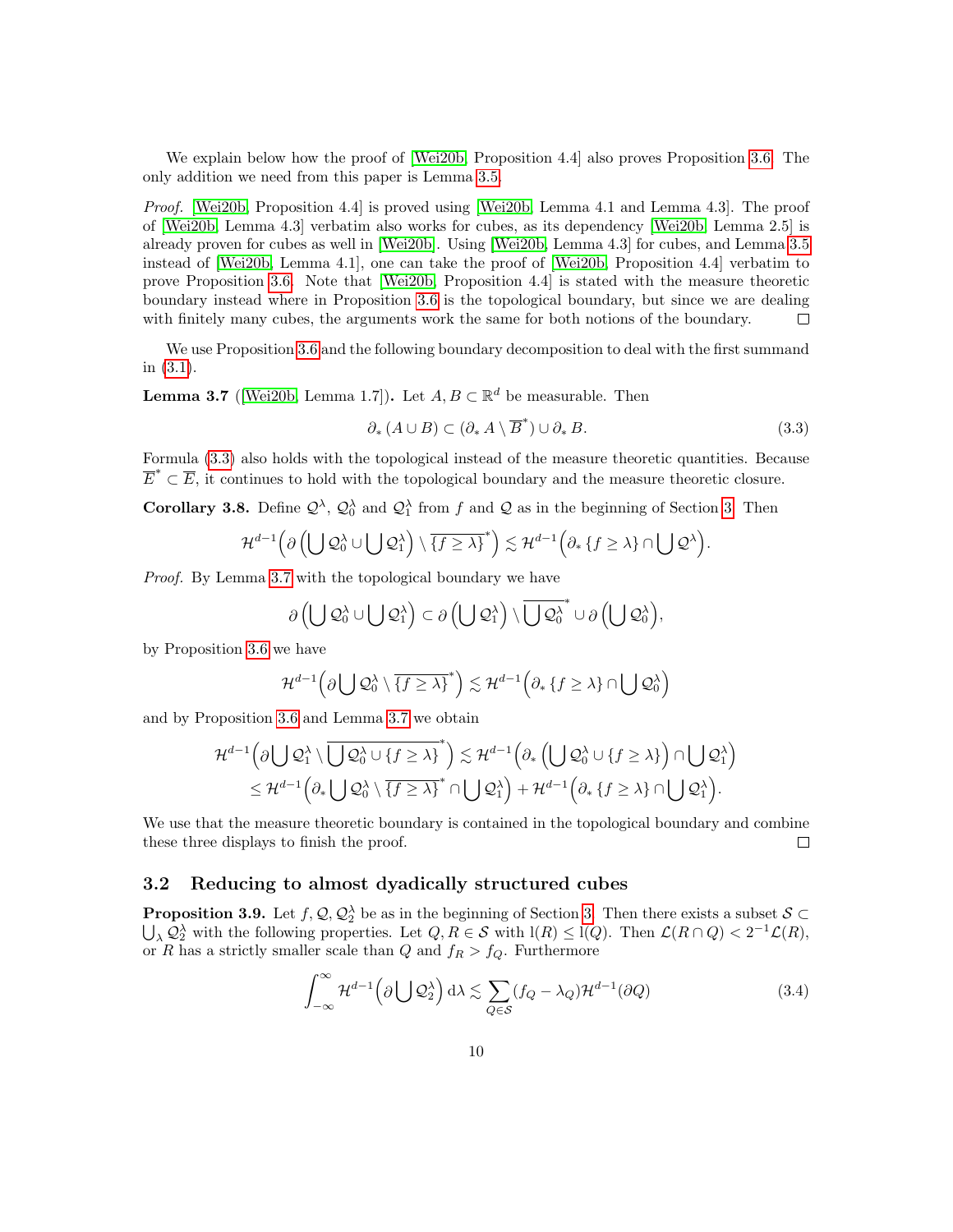where

$$
\lambda_Q = \inf \{ \lambda : \mathcal{L}(Q \cap \{ f \ge \lambda \}) \le 2^{-d-1} \mathcal{L}(Q) \}.
$$

*Proof.* We construct S using the following algorithm.

**Algorithm.** Initiate  $\mathcal{R} = \bigcup_{\lambda} \mathcal{Q}_{2}^{\lambda}$  and  $\mathcal{S} = \emptyset$ . We iterate the following procedure.

If R is empty then output S and stop. If R is nonempty let  $2^n$  be the scale of the largest cube in R, i.e. n is the largest integer for which there is a  $Q \in \mathcal{R}$  with  $\mathcal{I}(Q) \geq 2^n$ . Take a cube  $S \in \mathcal{R}$ scale  $2^n$  which attains

$$
\max\{f_Q: Q \in \mathcal{R}, \ l(Q) \ge 2^n\}
$$

and add it to S. Then remove all cubes Q with  $f_Q \leq f_S$  and  $\mathcal{L}(Q \cap S) > 2^{-1} \min{\{\mathcal{L}(Q), \mathcal{L}(S)\}}$ from  $R$  and repeat.

In each iteration in the above loop we remove at least the cube  $S$  from  $R$  that we added to S. Since  $\bigcup_{\lambda} Q_2^{\lambda}$  is finite this means the algorithm will terminate and return a set S of cubes. Let  $S, T \in \mathcal{S}$  be distinct cubes with  $\mathcal{S} \leq \mathcal{S}(T)$ . If  $\mathcal{L}(S \cap T) < 2^{-1} \mathcal{L}(S)$  then there is nothing to show, so assume  $\mathcal{L}(S \cap T) \geq 2^{-1} \mathcal{L}(S)$ . Then S and T cannot be of the same scale, because otherwise one of them would have been removed while the other was added to  $S$ . That means  $S$  is of strictly smaller scale than  $T$ , which means  $T$  has been added to  $S$  in an earlier step than  $S$ , and thus  $f_S > f_T$  because otherwise S would have been removed in that step. It remains to prove [\(3.4\)](#page-9-3). Let  $\lambda \in \mathbb{R}$  and  $Q \in \mathcal{Q}_2^{\lambda}$ . Then there is a cube S which has been added to S when Q was removed from R. This means S has at least the same scale as Q and

$$
\mathcal{L}(Q \cap S) \ge 2^{-1} \min\{\mathcal{L}(Q), \mathcal{L}(S)\} \ge 2^{-d-1} \mathcal{L}(Q)
$$

and  $f_S \ge f_Q \ge \lambda$ . This implies  $\lambda \ge \lambda_S$  because otherwise  $S \in \mathcal{Q}_0^{\lambda}$  which would contradict  $Q \in \mathcal{Q}_2^{\lambda}$ . So for each  $\lambda \in \mathbb{R}$  we have

$$
\mathcal{Q}_2^{\lambda} = \bigcup_{S \in \mathcal{S}: \lambda_S \leq \lambda \leq f_S} \{Q \in \mathcal{Q}_2^{\lambda} : \mathcal{L}(Q \cap S) \geq 2^{-d-1} \mathcal{L}(Q) \},
$$

and we can conclude from Proposition [3.6](#page-8-0) that

$$
\mathcal{H}^{d-1}\left(\partial\bigcup\mathcal{Q}_2^{\lambda}\right) \leq \sum_{S\in\mathcal{S}: \lambda_S\leq \lambda \leq f_S} \mathcal{H}^{d-1}\left(\partial\bigcup\{Q\in\mathcal{Q}_2^{\lambda}:\mathcal{L}(Q\cap S)\geq 2^{-d-1}\mathcal{L}(Q)\}\right)
$$
  

$$
\lesssim \sum_{S\in\mathcal{S}: \lambda_S\leq \lambda \leq f_S} \mathcal{H}^{d-1}(\partial S).
$$

Integrating both sides over  $\lambda$  implies [\(3.4\)](#page-9-3) and finishes the proof.

For a cube Q denote by  $c_Q$  the center of Q and by  $v_Q$  the orientation of Q.

<span id="page-10-0"></span>**Lemma 3.10.** For every  $\varepsilon > 0$  there is a  $\delta > 0$  such that for any cubes  $Q, P$  with  $I(P) \leq (1+\delta)I(Q)$ and  $|c_Q - c_P| \leq \delta \, l(Q)$  and  $|v_Q - v_P| \leq \delta$  we have  $P \subset (1 + \varepsilon)Q$ .

*Proof.* For  $\varepsilon > 0$  set  $\delta = \varepsilon/(2 + 2\sqrt{d})$ . Let P and Q be cubes as above. Denote

$$
D(P,Q) = \sup_{x \in P} \inf_{y \in Q} |x - y|.
$$

 $\Box$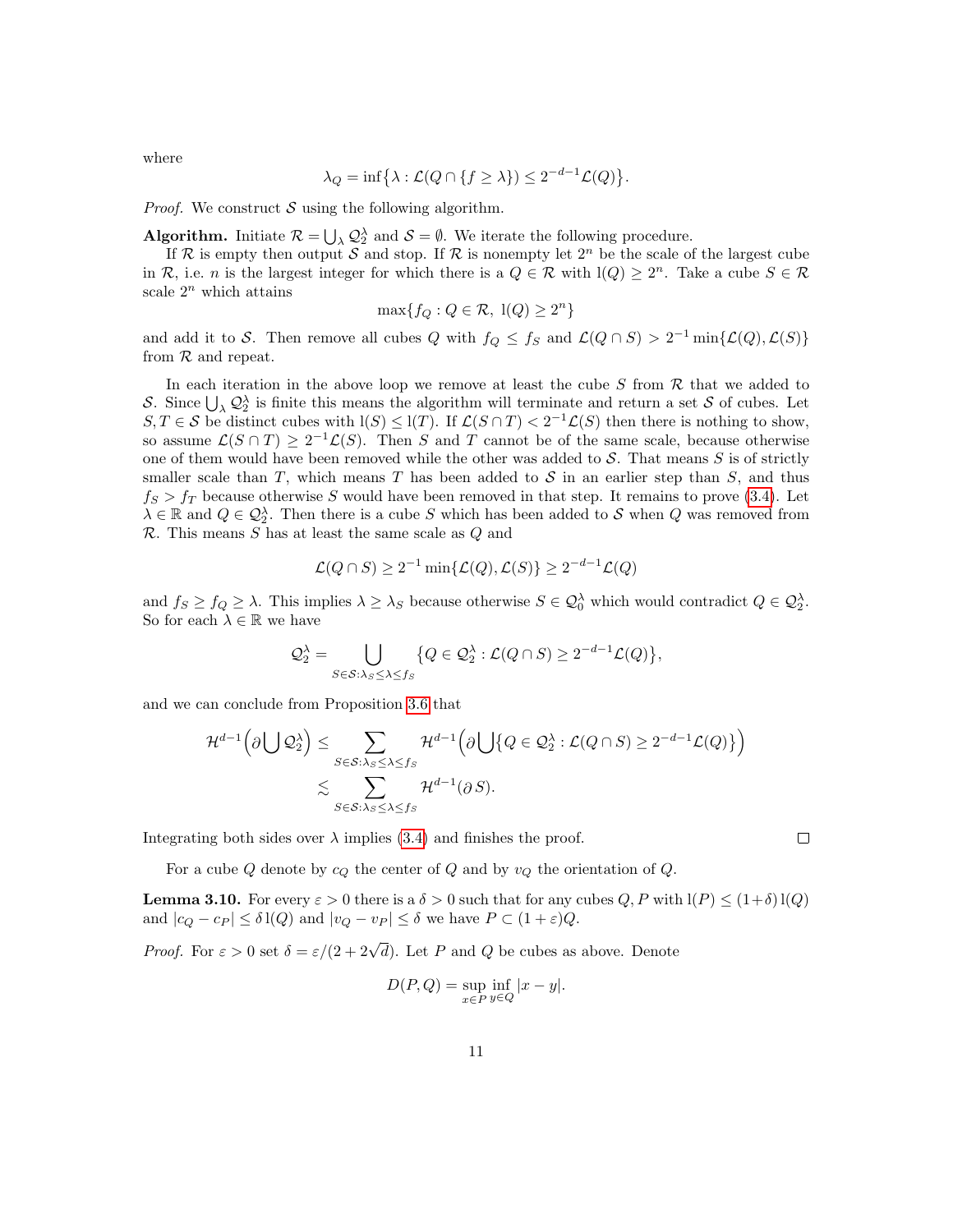For an orientation v denote by  $r_v(Q)$  the cube Q rotated by v. Then  $P = \frac{\mathbb{I}(P)}{\mathbb{I}(Q)}$  $\frac{d(P)}{d(Q)} r_{v_P - v_Q}(Q) + c_P - c_Q$ and thus

$$
D(P,Q) \le D\Big(P, \frac{\mathrm{l}(P)}{\mathrm{l}(Q)} r_{v_P - v_Q}(Q)\Big) + D\Big(\frac{\mathrm{l}(P)}{\mathrm{l}(Q)} r_{v_P - v_Q}(Q), r_{v_P - v_Q}(Q)\Big) + D(r_{v_P - v_Q}(Q), Q)
$$
  

$$
\le \delta \mathrm{l}(Q) + \sqrt{d} \delta \mathrm{l}(Q) + \sqrt{d} \delta \mathrm{l}(Q) < \varepsilon \mathrm{l}(Q).
$$

Since every point x with  $\inf_{y \in Q} |x-y| < \varepsilon$  l(Q) is contained in  $(1+\varepsilon)Q$  this concludes the proof.  $\square$ 

<span id="page-11-3"></span>**Lemma 3.11.** Let S be a set of cubes with the same scale such that for any two distinct  $Q, R \in \mathcal{S}$ we have  $\mathcal{L}(Q \cap R) \leq 2^{-1} \min{\{\mathcal{L}(Q), \mathcal{L}(R)\}}$ . Then for any constant  $C \geq 1$  and any point  $x \in \mathbb{R}^d$ , the number of cubes in  $\{CQ : Q \in \mathcal{S}\}\$  which contain x is bounded by a constant depending only on C and the dimension.

*Proof.* It suffices to consider the case that all cubes Q in S satisfy  $2^{-1} \leq l(Q) < 1$ . Then for every cube  $Q \in S$  with  $x \in CQ$  we have  $c_Q \in B(x, \sqrt{d}C)$ . Let  $R \in S$  with  $x \in CR$  be a cube with  $l(R) \leq l(Q)$  that is distinct from Q. Then by Lemma [3.10](#page-10-0) there is a  $\delta > 0$  such that  $|c_Q - c_R| > \delta$ or  $|v_Q - v_R| > \delta$  or  $R \subset (1 + 2^{-d-1})^{\frac{1}{d}} Q$ . Because the last alternative implies

$$
\mathcal{L}(Q \cap R) \ge \mathcal{L}(R) - 2^{-d-1}\mathcal{L}(Q) > 2^{-1}\mathcal{L}(R) = 2^{-1}\min{\{\mathcal{L}(Q), \mathcal{L}(R)\}},
$$

one of the first two must hold. We can conclude that the number of cubes Q in S with  $x \in CQ$  is uniformly bounded because the set of coordinates  $\{(c_Q, v_Q) : Q \in S, x \in CQ\}$  is  $\delta$ -separated and contained in a bounded subset of  $\mathbb{R}^{d+1}$ . contained in a bounded subset of  $\mathbb{R}^{d+1}$ .

#### <span id="page-11-1"></span>3.3 A sparse mass estimate

Recall that  $\mathfrak{D}(Q_0)$  is the set of dyadic cubes with respect to a base cube  $Q_0$ . We have the following proposition at our disposal.

<span id="page-11-0"></span>**Proposition 3.12** ([\[Wei20a,](#page-21-4) Corollary 3.3]). Let  $Q_0$  be a cube,  $\lambda_0 \in \mathbb{R}$  and  $f \in L^1(Q_0)$  with  $\mathcal{L}(\lbrace f \geq \lambda_0 \rbrace \cap Q_0) \leq 2^{-d-1} \mathcal{L}(Q_0)$ . Then

$$
\mathcal{L}(Q_0)(f_{Q_0}-\lambda_0)\leq 2^{d+1}\int_{f_{Q_0}}^{\infty}\mathcal{L}\Big(\{f\geq \lambda\}\cap \bigcup\{Q\in \mathfrak{D}(Q_0): f_Q\geq \lambda,\ \mathcal{L}(Q\cap\{f\geq \lambda\})\lt\mathcal{L}(Q)/2\}\Big)\,d\lambda.
$$

In [\[Wei20a,](#page-21-4) Corollary 3.3] the union on the right hand side is only over maximal cubes Q, and the condition  $f \geq \lambda$  is replaced by  $f > \lambda$ . Proposition [3.12](#page-11-0) still holds in this form because dropping the maximality assumption only makes the statement weaker and the sets  $\{f > \lambda\}$  and  $\{f \geq \lambda\}$ agree up to Lebesgue-measure zero for almost every  $\lambda$ .

<span id="page-11-2"></span>Remark 3.13. In order to prove Theorem [1.1](#page-0-1) for the Hardy-Littlewood maximal operator over balls, a variant of Proposition [3.12](#page-11-0) for balls instead of cubes would be useful. One way to formulate it for balls is to replace the condition  $Q \in \mathfrak{D}(Q_0)$  by the condition  $B \subset 2B_0$ . However the proof of Proposition [3.12](#page-11-0) in [\[Wei20a\]](#page-21-4) relies strongly on dyadic cubes; a proof for balls requires a new idea. Note that in its current form Proposition [3.12](#page-11-0) only takes into account the parts of  $f$  that are contained within  $Q_0$ , and lie above  $f_{Q_0}$ . This is not strictly necessary, maybe for balls a variant that takes f into account also below  $f_{B_0}$  and within  $CB_0$  is easier to prove.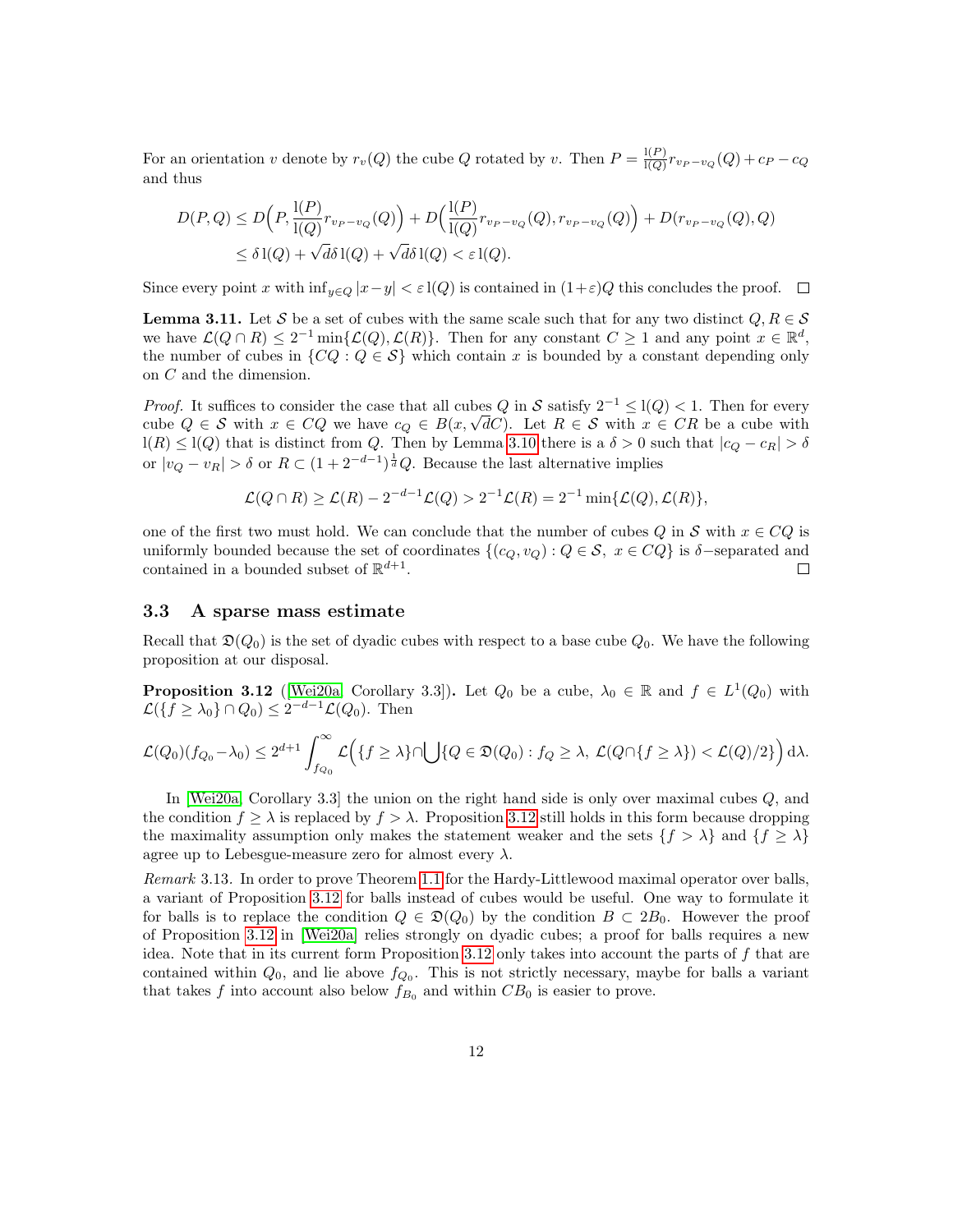**Lemma 3.14.** Let  $Q_0$  be a cube and let  $E \subset Q$  a be measurable set with  $\mathcal{L}(E \cap Q_0) < \mathcal{L}(Q_0)/2$ . Then the cubes  $Q \in \mathfrak{D}(Q_0)$  with

<span id="page-12-2"></span>
$$
\frac{1}{2^{d+1}} \le \frac{\mathcal{L}(E \cap Q)}{\mathcal{L}(Q)} < \frac{1}{2} \tag{3.5}
$$

cover almost all of  $E \cap Q_0$ .

*Proof.* Let x be a Lebesgue point of  $E \cap Q_0$  outside of  $\bigcup \{ \partial Q : Q \in \mathfrak{D}(Q_0) \}$ . Denote by  $Q_n$  the cube in  $\mathfrak{D}(Q_0)$  with  $x \in Q_n$  and  $l(Q_n) = 2^{-n} l(Q_0)$ . By the Lebesgue differentiation theorem we have  $\mathcal{L}(Q_n \cap E)/\mathcal{L}(Q_n) \to 1$  as  $n \to \infty$ . Let n be the smallest index such that

$$
\mathcal{L}(Q_n \cap E) \geq 2^{-d-1} \mathcal{L}(Q_n).
$$

If  $n = 0$  then

<span id="page-12-1"></span>
$$
\mathcal{L}(Q_n \cap E) < 2^{-1}\mathcal{L}(Q_n) \tag{3.6}
$$

holds by assumption on  $Q_0$ . If  $n > 0$  then  $\mathcal{L}(Q_{n-1} \cap E) < 2^{-d-1} \mathcal{L}(Q_{n-1})$  which implies [\(3.6\)](#page-12-1).

<span id="page-12-6"></span>**Lemma 3.15.** There exists an  $\varepsilon > 0$  which depends only on the dimension such that for each cube Q and for each measurable set  $E \subset Q$  which satisfy [\(3.5\)](#page-12-2) we have

$$
\frac{1}{2^{d+2}} < \frac{\mathcal{L}((1-\varepsilon)^2 Q \cap E)}{\mathcal{L}((1-\varepsilon)^2 Q)} < \frac{1}{2} + \frac{1}{2^{d+2}}.
$$

*Proof.* It is straightforward to see that it suffices to take  $\varepsilon$  with  $\mathcal{L}(Q \setminus (1-\varepsilon)^2 Q) \leq 2^{-d-2} \mathcal{L}(Q)$ , for example, we may choose  $\varepsilon = 2^{-d-3}/d$ .

#### <span id="page-12-0"></span>3.4 Organizing mass

<span id="page-12-5"></span>**Lemma 3.16.** Let S be a finite set of cubes and for each  $Q_0 \in S$  let  $\mathcal{D}(Q_0)$  be any set of cubes which are contained in  $Q_0$ . Denote  $D = \bigcup_{Q_0 \in \mathcal{S}} D(Q_0)$  and assume that no cube in S is strictly contained in a cube in D. Then for every  $\epsilon > 0$  the set D has a subset F with the following properties.

- <span id="page-12-3"></span>(1) For any  $x \in \mathbb{R}^d$ , there are at most C many cubes  $Q \in \mathcal{F}$  with  $x \in (1 - \varepsilon)^2 Q$ .
- <span id="page-12-4"></span>(2) For each  $Q_0 \in \mathcal{S}$  and  $Q \in \mathcal{D}(Q_0)$  there exists a cube  $P \in \mathcal{F}$  with  $Q \subset C_1P$  and  $P \subset C_2Q_0$ .

The constants  $C, C_1$  and  $C_2$  depend only on  $\varepsilon$  and on the dimension d.

*Proof.* Denote by  $\tilde{\mathcal{D}}$  the set of cubes  $Q \in \mathcal{D}$  for which there is no  $P \in \mathcal{D}$  with  $Q \subset (1 - \varepsilon)P$ . For each  $n \in \mathbb{Z}$  denote by  $\widetilde{\mathcal{D}}_n$  the cubes in  $\widetilde{\mathcal{D}}$  of scale  $2^n$ . Take a maximal set of cubes  $\mathcal{F}_n \subset \widetilde{\mathcal{D}}_n$  such that for any two distinct cubes  $Q, P \in \mathcal{F}_n$  their dilated cubes  $(1 - \varepsilon)^2 Q$  and  $(1 - \varepsilon)^2 P$  are disjoint. Set  $\mathcal{F} = \bigcup_{n \in \mathbb{Z}} \mathcal{F}_n$ .

First we prove [\(1\).](#page-12-3) Let  $x \in \mathbb{R}^d$ . Let  $Q, P$  be cubes with so different scales such that  $\text{diam}(P) \leq$  $\varepsilon(1-\varepsilon)2^{-1}I(Q)$ . If  $x \in (1-\varepsilon)^2Q$  and  $x \in (1-\varepsilon)^2P$  then  $P \subset (1-\varepsilon)Q$ . This means it is not possible that both Q and P belong to  $\mathcal{F} \subset \mathcal{D}$ . Thus the set of integers  $n \in \mathbb{Z}$ , for which there is a cube  $Q \in \mathcal{F}_n$  with  $x \in (1 - \varepsilon)^2 Q$ , is bounded. Since by definition of  $\mathcal{F}_n$  for each  $n \in \mathbb{Z}$  there is at most one such cube  $Q \in \mathcal{F}_n$  we can conclude [\(1\).](#page-12-3)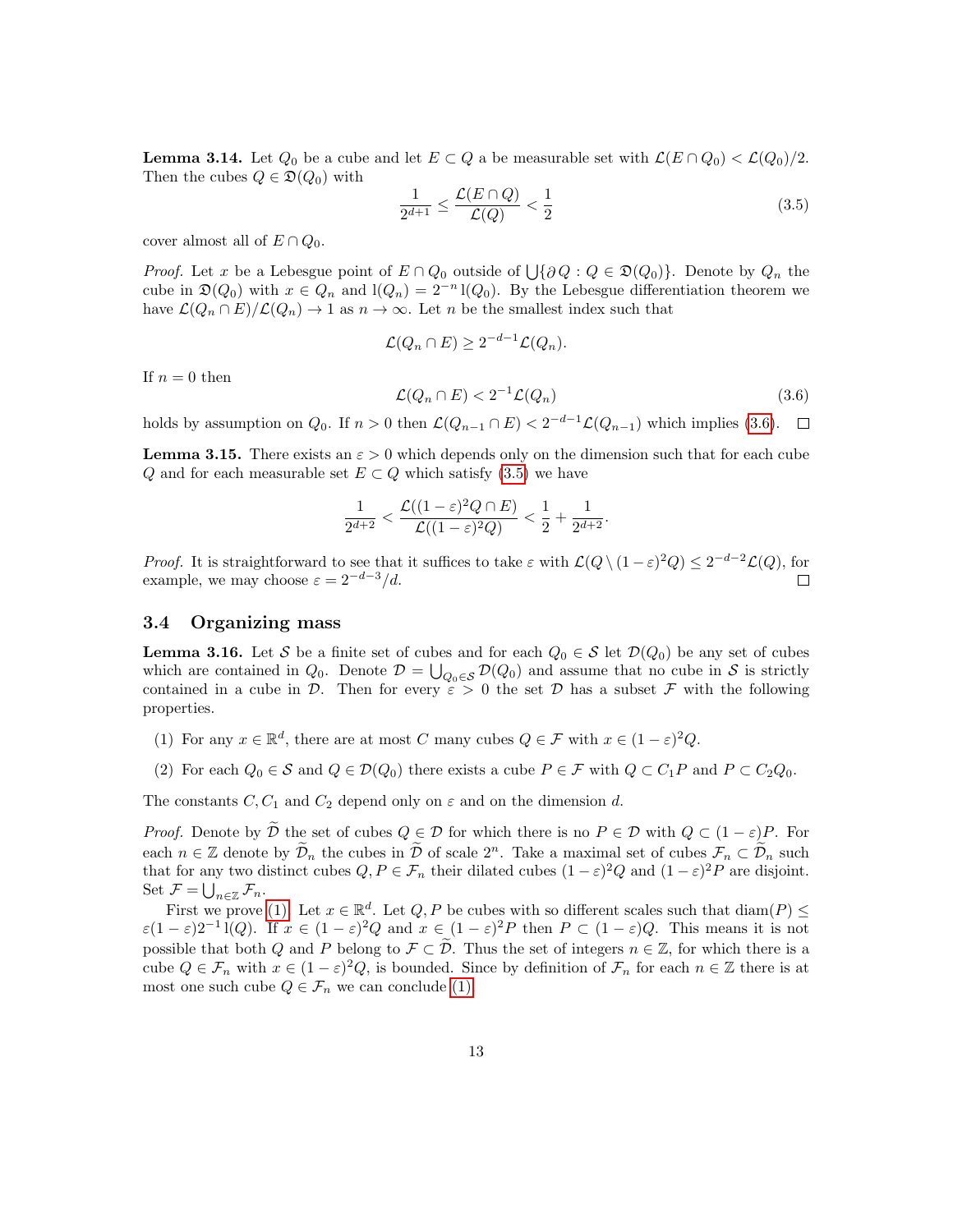Now we prove [\(2\).](#page-12-4) Let  $Q_0 \in \mathcal{S}$  and  $Q \in \mathcal{D}(Q_0)$ . If  $Q \in \mathcal{F}$  then we can take  $P = Q$ . If  $Q \in \tilde{\mathcal{D}} \setminus \mathcal{F}$  then there is a cube  $P \in \mathcal{F}$  with  $\mathcal{I}(Q) \leq 2\mathcal{I}(P)$  and  $\mathcal{I}(P) \leq 2\mathcal{I}(Q) \leq 2\mathcal{I}(Q_0)$  which intersects Q and thus also  $Q_0$ . This implies  $Q \subset (2\sqrt{d}+1)P$  and  $P \subset (2\sqrt{d}+1)Q_0$ . If  $Q \notin \tilde{D}$ , there exists a cube  $R \in \tilde{\mathcal{D}}$  with  $Q \subset (1 - \varepsilon)R$ . As in the previous case, this means there is cube  $P \in \mathcal{F}$  with  $l(R) \leq 2l(P) \leq 4l(R)$  which intersects R, and hence  $Q \subset R \subset (2\sqrt{d}+1)P$ . We observe that  $Q_0$  intersects  $(1 - \varepsilon)R$ . Thus if  $\text{diam}(Q_0) < \varepsilon (1 - \varepsilon)2^{-1}1(R)$  then  $Q_0 \subsetneq R$ . But this contradicts our assumption on S and D, so we must have  $l(R) \leq 2\sqrt{d}[\varepsilon(1-\varepsilon)]^{-1}l(Q_0)$  and hence  $P \subset (2\sqrt{d}+1)R \subset C_2Q_0.$  $\Box$ 

#### <span id="page-13-0"></span>3.5 Combining the results

We shall apply the following Poincaré inequality.

<span id="page-13-1"></span>**Lemma 3.17** ([\[EG15,](#page-20-16) Theorem 5.10(ii)]). Let  $Q \subset \mathbb{R}^d$  be a cube and  $f \in L^1(Q)$  with  $\text{var}_Q f < \infty$ . Then

$$
||f - f_Q||_{L^{d/(d-1)}(Q)} \lesssim \text{var}_Q f.
$$

In [\[EG15\]](#page-20-16) it is formulated for balls, but it also holds for cubes. There it is furthermore assumed that  $f \in BV_{loc}(\mathbb{R}^d)$ , but it is not necessary to make this assumption a priori, because  $f \in L^1(Q)$ and  $\text{var}_Q f < \infty$  imply that f extended by 0 outside of Q is indeed a function in BV<sub>loc</sub>( $\mathbb{R}^d$ ). And in fact, the proof of [\[EG15,](#page-20-16) Theorem 5.10(ii)] in [\[EG15\]](#page-20-16) also works verbatim for  $f \in L^1(Q)$  with  $var_Q f < \infty$ . Moreover,  $f \in L^1_{loc}(Q)$  and  $var_Q f < \infty$  already imply  $f \in L^1(Q)$ . We conclude this from Proposition [4.1](#page-15-2) in the beginning of the proof of Theorem [2.4.](#page-4-0) For a characteristic function, Lemma [3.17](#page-13-1) reduces to the isoperimetric inequality. It has a straightforward consequence.

<span id="page-13-3"></span>**Corollary 3.18.** Let  $\delta > 0$ . For any cube  $Q \subset \mathbb{R}^d$  and any measurable set  $E \subset \mathbb{R}^d$  with  $\mathcal{L}(Q \cap E) \le$  $(1 - \delta)\mathcal{L}(Q)$  we have

$$
\mathcal{H}^{d-1}(\partial_* E \cap Q)^d \gtrsim_{\delta} \mathcal{L}(E \cap Q)^{d-1}.
$$

*Proof.* We apply Lemma [3.17](#page-13-1) with  $f = 1_E$  and obtain

$$
\mathcal{L}(E \cap Q)^{\frac{d-1}{d}} \lesssim_{\delta} \|f - f_Q\|_{L^{d/(d-1)}(Q)} \lesssim \text{var}_Q f = \mathcal{H}^{d-1}(\partial_* E \cap Q).
$$

 $\Box$ 

<span id="page-13-2"></span>**Lemma 3.19.** For a finite set of cubes Q let  $\tilde{Q}$  be the set of cubes  $Q \in Q$  such that for all  $P \in Q$ with  $P \supsetneq Q$  we have  $f_Q > f_P$ . Then for every  $\lambda \in \mathbb{R}$  we have  $\bigcup \{Q \in \tilde{Q} : f_Q \geq \lambda\} = \bigcup \{Q \in \mathcal{Q} : \tilde{Q} \in \tilde{Q} \}$  $f_Q \geq \lambda$ .

*Proof.* For  $\lambda \in \mathbb{R}$  and  $R \in \mathcal{Q}$  with  $f_R \geq \lambda$  let  $Q$  be the largest cube  $Q \in \mathcal{Q}$  with  $R \subset Q$  and  $f_R \geq \lambda$ . Since Q is finite such a cube Q exists. Then we have  $f_Q > f_P$  for any cube  $P \in \mathcal{Q}$  with  $Q \subsetneq P$ , which means  $Q \in \mathcal{Q}$ . This finishes the proof.  $\Box$ 

*Proof of Theorem [2.3.](#page-3-2)* By Lemma [3.19](#page-13-2) it suffices to consider the set of cubes  $\tilde{Q}$  instead of  $Q$ . Define  $\mathcal{Q}_0$ ,  $\mathcal{Q}_1$ ,  $\mathcal{Q}_2$  and  $\mathcal{Q}^{\lambda}$  as in the beginning of Section [3,](#page-6-0) but from  $\tilde{\mathcal{Q}}$  instead of from  $\mathcal{Q}$ . We integrate  $(3.1)$  and Corollary [3.8](#page-9-4) over  $\lambda \in \mathbb{R}$  and obtain

$$
\int \mathcal{H}^{d-1}\left(\partial \bigcup \widetilde{\mathcal{Q}}^{\lambda}\setminus\overline{\{f\geq \lambda\}}^{*}\right) d\lambda \leq \int \mathcal{H}^{d-1}\left(\partial \bigcup \mathcal{Q}_{2}^{\lambda}\right) d\lambda + C \int \mathcal{H}^{d-1}\left(\partial_* \left\{f\geq \lambda\right\} \cap \bigcup \widetilde{\mathcal{Q}}^{\lambda}\right) d\lambda.
$$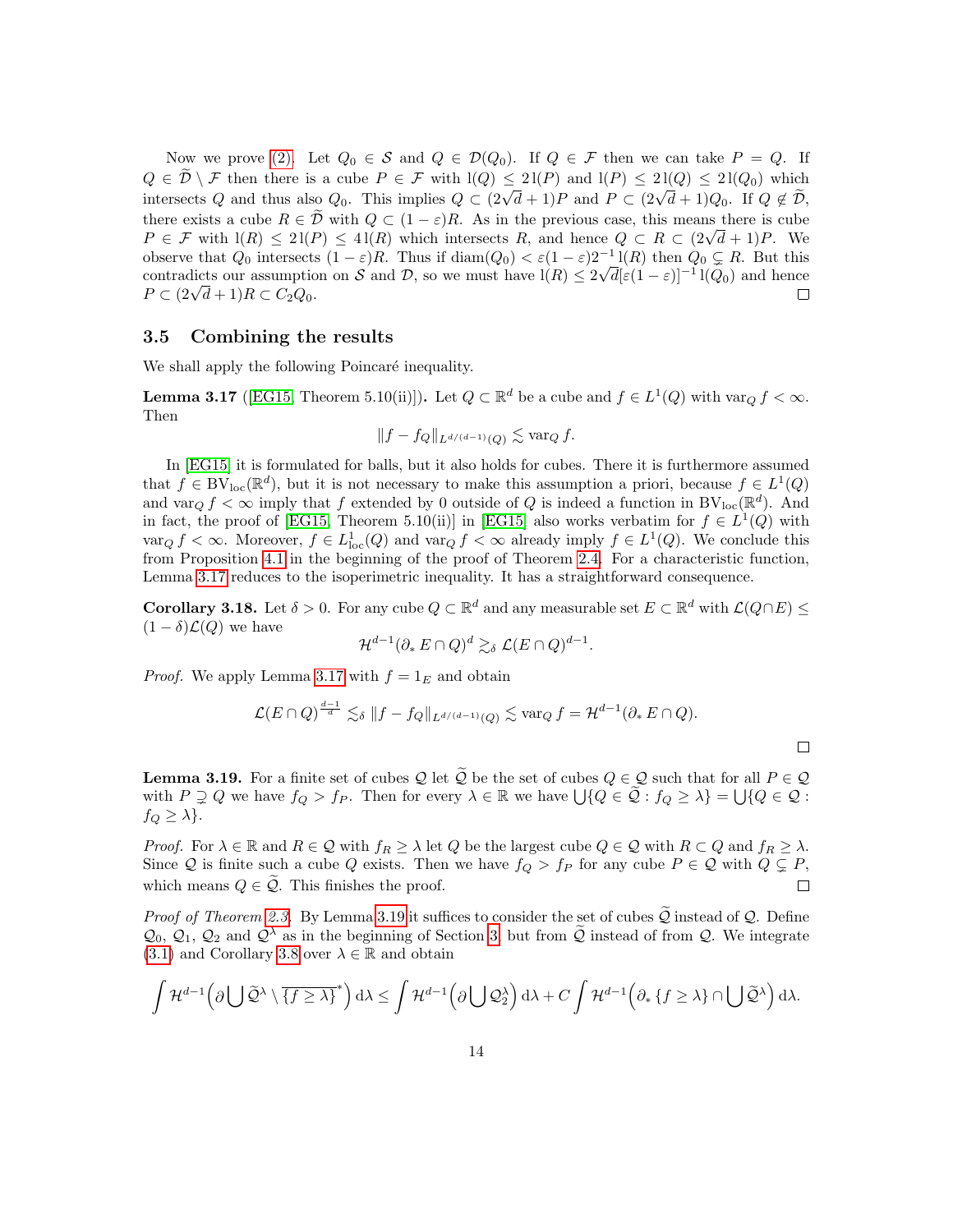It remains to estimate the first term. We can bound it using Proposition [3.9,](#page-9-5)

<span id="page-14-0"></span>
$$
\int_{-\infty}^{\infty} \mathcal{H}^{d-1}(\partial \bigcup \mathcal{Q}_{2}^{\lambda}) d\lambda \lesssim \sum_{Q \in \mathcal{S}} (f_{Q} - \lambda_{Q}) \mathcal{H}^{d-1}(\partial Q). \tag{3.7}
$$

For every  $Q_0 \in \mathcal{S}$  and  $\lambda \in \mathbb{R}$  set

$$
\mathcal{D}^{\lambda}(Q_0) = \big\{ Q \in \mathfrak{D}(Q_0) : \exists P \in \mathfrak{D}(Q_0) \ Q \subset P, \ f_P \geq \lambda, \ 2^{-d-1}\mathcal{L}(Q) \leq \mathcal{L}(Q \cap \{f \geq \lambda\}) < 2^{-1}\mathcal{L}(Q) \big\}.
$$

By Proposition [3.12](#page-11-0) and Lemma [3.14](#page-11-2) we have

$$
(f_{Q_0} - \lambda_{Q_0}) \mathcal{H}^{d-1}(\partial Q_0) \lesssim l(Q_0)^{-1} \int_{f_{Q_0}}^{\infty} \mathcal{L}\left(\bigcup \mathcal{D}^{\lambda}(Q_0)\right) d\lambda
$$
 (3.8)

for every  $Q_0 \in \mathcal{S}$ . Now we show that for each  $\lambda \in \mathbb{R}$  the premise of Lemma [3.16](#page-12-5) holds for the sets  ${Q_0 \in \mathcal{S} : f_{Q_0} \leq \lambda}$  and  $\mathcal{D}^{\lambda}(Q_0)$ . So let  $\lambda \in \mathbb{R}$  and  $Q, Q_0 \in \mathcal{S}$  with  $f_Q, f_{Q_0} \leq \lambda$  and  $P \in \mathcal{D}^{\lambda}(Q_0)$ . We need to show that  $Q$  is not strictly contained in  $P$ , so assume for a contradiction that it is. By the definition of  $\mathcal{D}^{\lambda}(Q_0)$  there is a cube  $R \in \mathfrak{D}(Q_0)$  with  $R \supset P$  and  $f_R \geq \lambda$ . But because  $\mathcal{Q}$ is dyadically complete we have  $R \in \mathcal{Q}$ , and so from  $Q \subsetneq P \subset R$  and  $f_R \geq \lambda \geq f_Q$  we obtain a contradiction to our definition of  $\widetilde{Q}$  in Lemma [3.19.](#page-13-2)

That means for every  $\lambda \in \mathbb{R}$  we can apply Lemma [3.16](#page-12-5) to  $\{Q_0 \in S : f_{Q_0} \leq \lambda\}$  and  $\mathcal{D}^{\lambda}(Q_0)$ , with  $\varepsilon > 0$  from Lemma [3.15.](#page-12-6) We denote the resulting set of cubes by  $\mathcal{F}^{\lambda}$ . By Lemma [3.16](#page-12-5)[\(2\)](#page-12-4) we have

<span id="page-14-1"></span>
$$
\mathcal{L}\Big(\bigcup \mathcal{D}^{\lambda}(Q_0)\Big) \leq \mathcal{L}\Big(\bigcup\{C_1Q:Q\in\mathcal{F}^{\lambda},\ Q\subset C_2Q_0\}\Big) \leq C_1^d \sum_{Q\in\mathcal{F}^{\lambda}:Q\subset C_2Q_0} \mathcal{L}(Q). \tag{3.9}
$$

By  $(3.7)$  to  $(3.9)$  and Fubini's theorem we obtain

<span id="page-14-3"></span>
$$
\int_{-\infty}^{\infty} \mathcal{H}^{d-1}(\partial \bigcup \mathcal{Q}_2^{\lambda}) d\lambda \lesssim \sum_{Q_0 \in \mathcal{S}} l(Q_0)^{-1} \int_{f_{Q_0}}^{\infty} \sum_{Q \in \mathcal{F}^{\lambda} : Q \subset C_2 Q_0} \mathcal{L}(Q) d\lambda
$$
  

$$
\leq \int_{-\infty}^{\infty} \sum_{Q \in \mathcal{F}^{\lambda}} \mathcal{L}(Q) \sum_{Q_0 \in \mathcal{S}, Q \subset C_2 Q_0} l(Q_0)^{-1} d\lambda.
$$
 (3.10)

For  $Q \in \mathcal{F}^{\lambda}$  let  $n \in \mathbb{Z}$  with  $2^{n-1} < l(Q) \leq 2^n$ . By Proposition [3.9](#page-9-5) and Lemma [3.11](#page-11-3) for each  $k \in \mathbb{Z}$ the number of cubes  $Q_0 \in \mathcal{S}$  with  $2^{k-1} < l(Q_0) \leq 2^k$  and  $Q \subset C_2Q_0$  is uniformly bounded. Thus

$$
\sum_{Q_0 \in \mathcal{S}, Q \subset C_2 Q_0} 1(Q_0)^{-1} = \sum_{k \ge n-2 - \log C_2} \sum_{\substack{Q_0 \in \mathcal{S}, \\ Q \subset C_2 Q_0, \\ 2^{k-1} < 1(Q_0) \le 2^k}} 1(Q_0)^{-1} \lesssim \sum_{k \ge n-2 - \log C_2} 2^{-k} \lesssim 2^{-n} \le 21(Q)^{-1}.
$$
\n
$$
(3.11)
$$

Because  $Q \in \mathcal{D}^{\lambda}(Q_0)$  we further have by Lemma [3.15](#page-12-6) and Corollary [3.18](#page-13-3) that

<span id="page-14-2"></span>
$$
1(Q)^{d-1} \lesssim \mathcal{L}((1-\varepsilon)^2 Q)^{(d-1)/d} \lesssim \mathcal{L}(\{f \ge \lambda\} \cap (1-\varepsilon)^2 Q)^{(d-1)/d}
$$
  
 
$$
\lesssim \mathcal{H}^{d-1}(\partial_* \{f \ge \lambda\} \cap (1-\varepsilon)^2 Q). \tag{3.12}
$$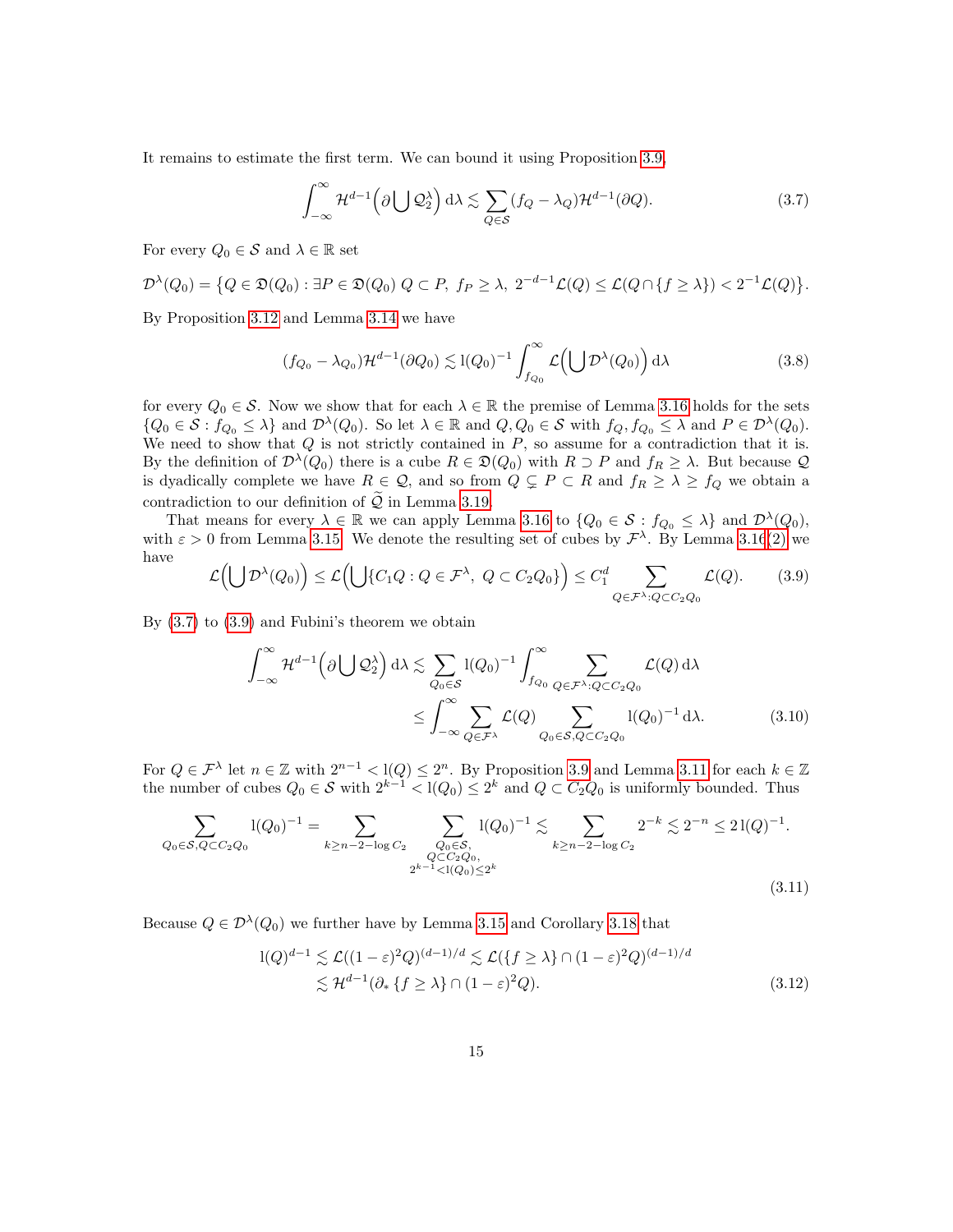Recall that by Lemma [3.16](#page-12-5)[\(1\)](#page-12-3) for every  $\lambda \in \mathbb{R}$  and  $x \in \mathbb{R}^d$  there are at most C different cubes  $Q \in \mathcal{F}^{\lambda}$  with  $x \in (1 - \varepsilon)^2 Q$ . Thus

$$
\sum_{Q \in \mathcal{F}^{\lambda}} \mathcal{H}^{d-1}(\partial_* \{f \ge \lambda\} \cap (1-\varepsilon)^2 Q) = \int_{\bigcup \mathcal{F}^{\lambda} \cap \partial_* \{f \ge \lambda\}} \sum_{Q \in \mathcal{F}^{\lambda}} 1_{(1-\varepsilon)^2 Q}(x) d\mathcal{H}^{d-1}(x)
$$

$$
\le C \int_{\bigcup \mathcal{S} \cap \partial_* \{f \ge \lambda\}} d\mathcal{H}^{d-1}(x)
$$

$$
= C \mathcal{H}^{d-1} \Big( \bigcup \mathcal{S} \cap \partial_* \{f \ge \lambda\} \Big) \tag{3.13}
$$

Combining  $(3.11)$  to  $(3.13)$  we obtain

<span id="page-15-4"></span>
$$
\sum_{Q \in \mathcal{F}^{\lambda}} \mathcal{L}(Q) \sum_{Q_0 \in \mathcal{S}, Q \subset C_2 Q_0} l(Q_0)^{-1} \lesssim \mathcal{H}^{d-1} \Big( \bigcup \mathcal{S} \cap \partial_* \{f \ge \lambda\} \Big). \tag{3.14}
$$

We integrate [\(3.14\)](#page-15-4) over  $\lambda \in \mathbb{R}$  and apply [\(3.10\)](#page-14-3) to finish the proof.

<span id="page-15-3"></span> $\Box$ 

Remark 3.20. Except from Proposition [3.12,](#page-11-0) the above proof also works for balls instead of cubes.

# <span id="page-15-0"></span>4 Local integrability and approximation

## <span id="page-15-1"></span>4.1 Uncountable sets of cubes

In this section we prove the local integrability of the local maximal function, and use it to deduce Theorem [2.4](#page-4-0) from Theorem [2.3.](#page-3-2)

<span id="page-15-2"></span>**Proposition 4.1.** Let  $\Omega \subset \mathbb{R}^d$  be an open set and assume that  $f \in L^1_{loc}(\Omega)$  with  $f \geq 0$  and var<sub>Ω</sub>  $f < \infty$ . Denote

$$
\widetilde{\mathcal{M}}_{\Omega} f(x) = \sup_{x \in \overline{Q}, \ Q \subset \Omega} \frac{1}{\mathcal{L}(Q)} \int_{Q} f(y) \, dy.
$$

Then  $\widetilde{\mathcal{M}}_{\Omega} f \in L_{\text{loc}}^{d/(d-1)}(\Omega)$ .

Remark 4.2. In the global setting, Proposition [4.1](#page-15-2) directly follows from general theory: Assume  $\Omega = \mathbb{R}^d$  and let  $f \in L^1(\mathbb{R}^d)$  with var  $f < \infty$ . Then by the Sobolev embedding theorem we have  $f \in L^{d/(d-1)}(\mathbb{R}^d)$ , and thus  $\widetilde{M}_{\mathbb{R}^d} f \in L^{d/(d-1)}(\mathbb{R}^d)$  follows from the Hardy-Littlewood maximal function theorem.

*Proof of Proposition [4.1.](#page-15-2)* It suffices to prove that for every cube  $Q_0$  with  $3Q_0 \subset \Omega$  we have

$$
\int_{Q_0} \mathbf{M} f(x)^{d/(d-1)} \, \mathrm{d} x < \infty.
$$

So let  $Q_0$  be a cube with  $3Q_0 \subset \Omega$ . Then  $\overline{Q_0} \subset \Omega$  so that  $f_{Q_0} < \infty$ , and therefore we have  $\int_{2Q_0} f^{d/(d-1)} < \infty$  by Lemma [3.17.](#page-13-1) We can conclude

$$
\int_{Q_0} \widetilde{M}_{2Q_0} f(x)^{d/(d-1)} dx < \infty
$$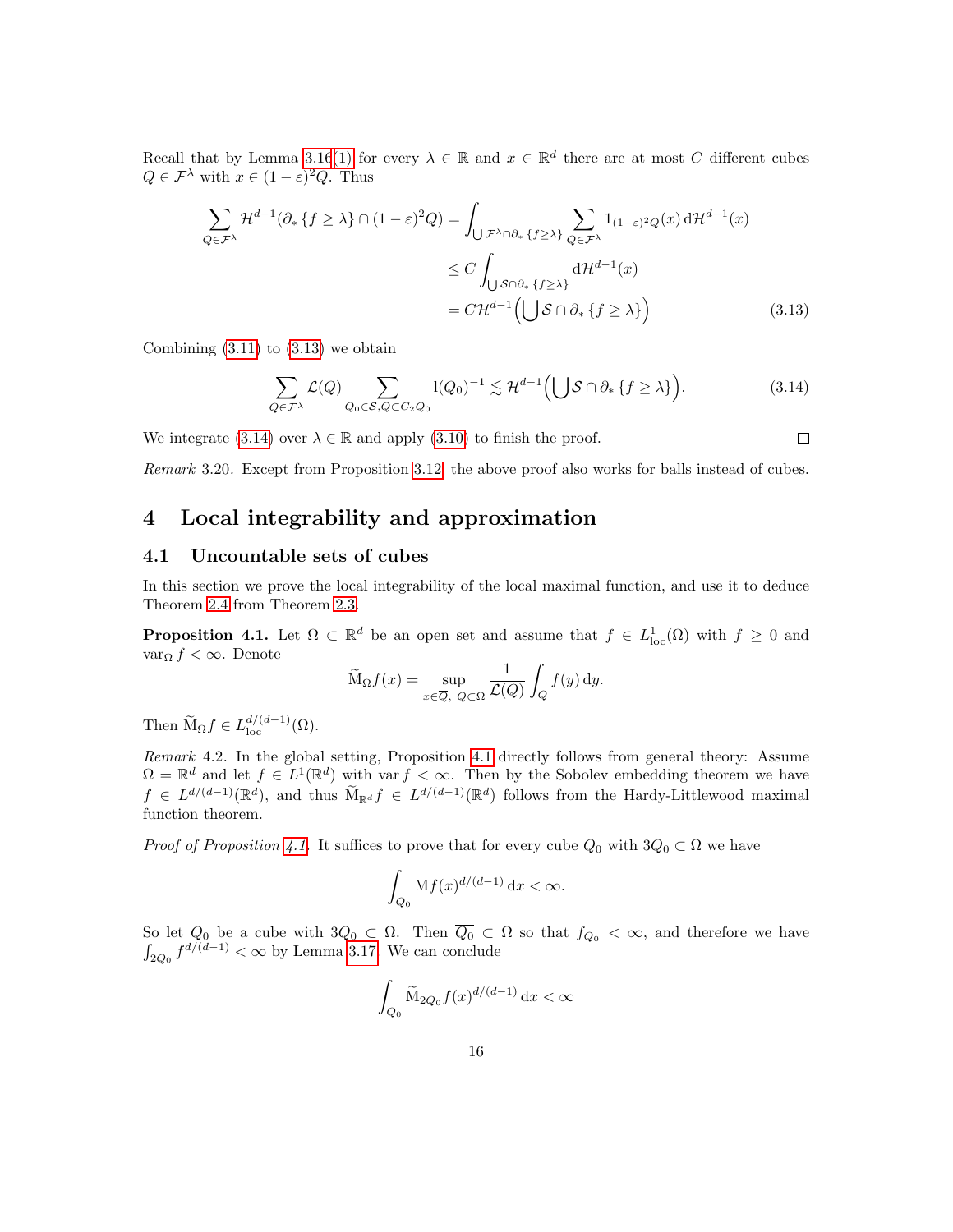by the Hardy-Littlewood maximal function theorem. Denote

$$
K = \sup \Big\{ \frac{1}{\mathcal{L}(Q)} \int_Q f(x) \, dx \Big| \ Q \subset \Omega, \ Q \cap (2\overline{Q_0})^{\complement} \neq \emptyset, \ \overline{Q} \cap Q_0 \neq \emptyset \Big\}.
$$

Then for every  $x \in Q_0$  we have  $M_{\Omega} f(x) \le \max\{M_{2Q_0} f(x), K\}$ . Thus it remains to show  $K < \infty$ . Let  $Q \subset \Omega$  be a cube with  $Q \cap (2\overline{Q_0})^{\complement} \neq \emptyset$  and  $\overline{Q} \cap Q_0 \neq \emptyset$ . Then for  $\varepsilon$  small enough, the dilated cube  $(1 - \varepsilon)Q$  is admissible in the supremum and  $(1 - \varepsilon)\overline{Q} \subset \Omega$ . That means there is a sequence of cubes  $Q_1, Q_2, \ldots$  with  $f_{Q_n} \to K$  as  $n \to \infty$  such that for every  $n \in \mathbb{N}$  we have  $\overline{Q_n} \subset \Omega$  and that  $\overline{Q_n}$  intersects  $Q_0$  and  $\Omega \setminus 2Q_0$ . That means every cube  $Q_n$  has side length at least  $1(Q_0)/\sqrt{d}$ , and  $Q_n \cap 2Q_0$  contains a cube  $P_n$  with side length uniformly bounded from below. By a compactness argument there is a subsequence  $(n_k)_k$  such that the cubes  $(P_{n_k})_k$  converge in  $L^1(2Q_0)$  to a cube  $P \subset 2Q_0$  with positive side length. That means for  $Q = 2^{-1}P$  there is a  $k_0$  such that for all  $k \geq k_0$ we have  $Q \subset P_{n_k} \subset Q_{n_k}$ . Since Q and  $Q_{n_k}$  are compactly contained in  $\Omega$  we have  $f_Q, f_{Q_{n_k}} < \infty$ . Then by Hölder's inequality and Lemma [3.17](#page-13-1) we obtain for  $k \geq k_0$  that

$$
|f_{Q_{n_k}} - f_Q| \leq \mathcal{L}(Q)^{-1} ||f - f_{Q_{n_k}}||_{L^1(Q)}
$$
  
\n
$$
\leq \mathcal{L}(Q)^{-(d-1)/d} ||f - f_{Q_{n_k}}||_{L^{d/(d-1)}(Q)}
$$
  
\n
$$
\leq \mathcal{L}(Q)^{-(d-1)/d} ||f - f_{Q_{n_k}}||_{L^{d/(d-1)}(Q_{n_k})}
$$
  
\n
$$
\lesssim \mathcal{L}(Q)^{-(d-1)/d} \operatorname{var}_{Q_{n_k}} f
$$
  
\n
$$
\leq \mathcal{L}(Q)^{-(d-1)/d} \operatorname{var}_{\Omega} f.
$$

Thus we can conclude  $K \lesssim |f_Q| + \frac{1}{Q} - \frac{d-1}{d} \text{var}_\Omega f < \infty$ . This finishes the proof.

 $\Box$ 

<span id="page-16-0"></span>**Lemma 4.3** ([\[EG15,](#page-20-16) Theorem 5.2]). Let  $\Omega \subset \mathbb{R}^d$  be an open set and assume that  $f_1, f_2, \ldots \in$  $L^1_{loc}(\Omega)$  are functions with  $var_{\Omega} f_n < \infty$  which converge in  $L^1_{loc}(\Omega)$  to a function f as  $n \to \infty$ . Then

$$
\operatorname{var}_{\Omega} f \le \liminf_{n \to \infty} \operatorname{var}_{\Omega} f_n.
$$

In [\[EG15,](#page-20-16) Theorem 5.2] they assume  $f_n \in BV(\Omega)$ , which is not necessary. Now we are ready to prove Theorem [2.4.](#page-4-0)

*Proof of Theorem [2.4.](#page-4-0)* Let  $Q \in \mathcal{Q}$ . Then for every  $\varepsilon > 0$  we have  $\overline{(1-\varepsilon)Q} \subset \Omega$  and thus

$$
\int_{Q} |f(x)| dx = \lim_{\varepsilon \to 0} \int_{(1-\varepsilon)Q} |f(x)| dx \leq \mathcal{L}(Q) \inf_{x \in \frac{1}{2}Q} \widetilde{M}_{\Omega} |f|(x),
$$

which is finite by Proposition [4.1.](#page-15-2) For every  $q \in \mathbb{Q}$ , the set  $\{M_{\mathcal{Q}}f > q\}$  is the union of all cubes Q with  $f_Q > q$ . By Lindelöf's lemma or Proposition [4.4](#page-17-1) it has a countable subcover  $Q<sup>q</sup>$ . Define

$$
\mathcal{P} = \mathcal{Q} \cap \bigcup_{q \in \mathbb{Q}} \bigcup_{Q \in \mathcal{Q}^q} \mathfrak{D}(Q).
$$

Then P is countable and dyadically complete because Q is dyadically complete. Let  $x \in \Omega$ . Then for every  $\lambda \in \mathbb{R}$  with  $M_{\mathcal{Q}}f(x) > \lambda$  there exists a  $q \in \mathbb{Q}$  with  $M_{\mathcal{Q}}f(x) > q \geq \lambda$ , and thus there is a  $Q \in \mathcal{Q}^q \subset \mathcal{P}$  with  $f_Q > q \geq \lambda$ . We can conclude that

$$
\mathrm{M}_{\mathcal{Q}} f(x) = \max \bigg\{ f(x), \sup_{Q \in \mathcal{P}, x \in Q} \frac{1}{\mathcal{L}(Q)} \int_{Q} f(y) \, \mathrm{d}y \bigg\}.
$$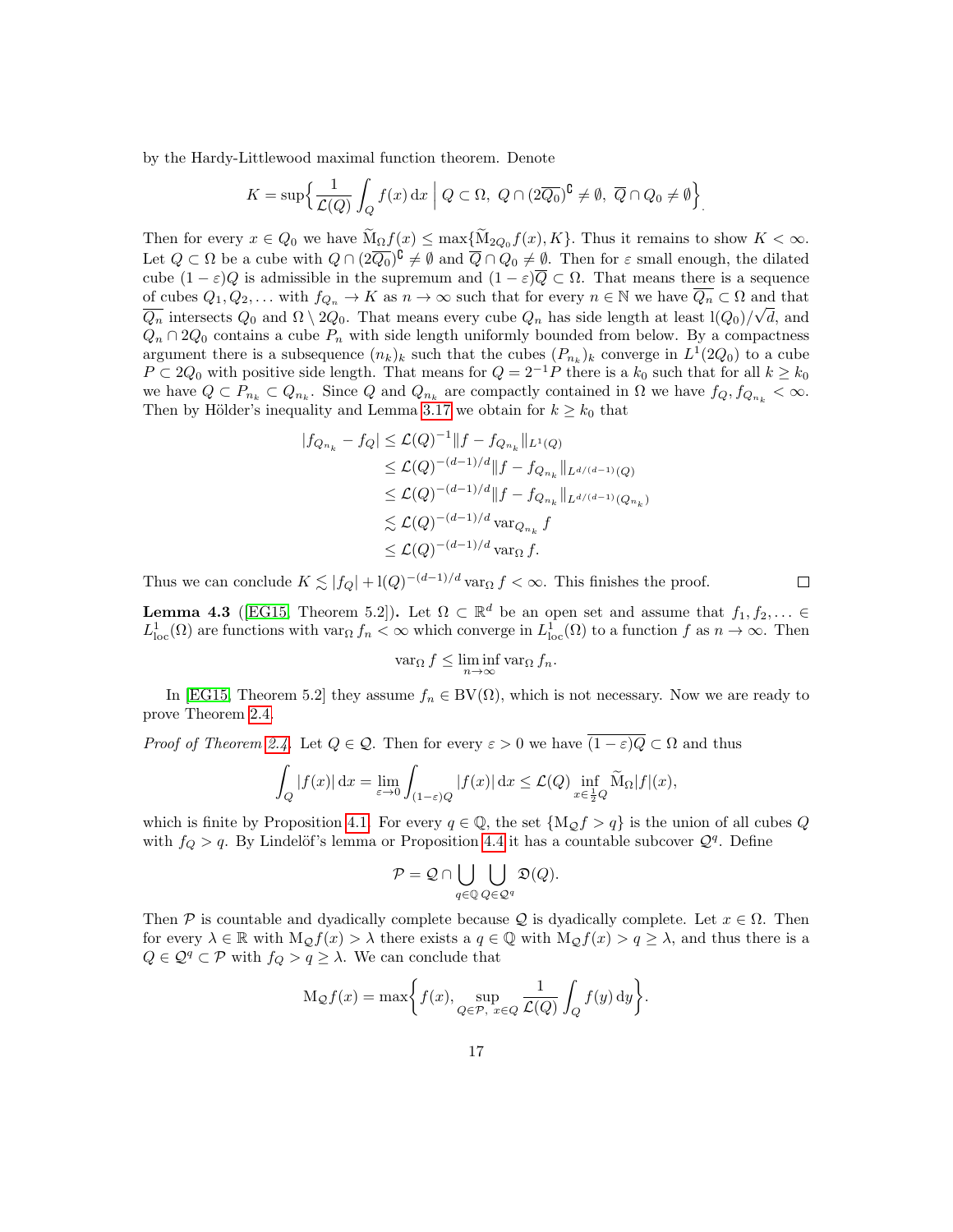Consider an increasing sequence  $\mathcal{Q}_1, \mathcal{Q}_2, \ldots$  of finite subsets of P which are dyadically complete and with  $\bigcup_n \mathcal{Q}_n = \mathcal{P}$ , and define

$$
\mathcal{M}_n f(x) = \max \bigg\{ f(x), \max_{Q \in \mathcal{Q}_n, x \in Q} \frac{1}{\mathcal{L}(Q)} \int_Q f(y) \, dy \bigg\}.
$$

Then for every  $x \in \Omega$  we have that  $f(x) \leq M_n f(x) \leq M_Q f(x)$  and  $M_n f(x)$  monotonously tends to  $M_Q f(x)$  from below. Let B be a ball with  $\overline{B} \subset \Omega$ . Since  $f \in L^1_{loc}(\Omega)$  we have  $\int_B |f| < \infty$  and by Proposition [4.1](#page-15-2) we have  $\int_B |M_Q f| < \infty$ . So we can conclude by monotone convergence that

$$
\int_B |\mathcal{M}_n f(x) - \mathcal{M}_\mathcal{Q} f(x)| \, \mathrm{d} x \to 0.
$$

It follows from Lemma [4.3](#page-16-0) that

<span id="page-17-2"></span>
$$
\operatorname{var}_{\Omega} M_{\mathcal{Q}} f \le \liminf_{n \to \infty} \operatorname{var}_{\Omega} M_n f,\tag{4.1}
$$

and it suffices to bound var<sub>Ω</sub>  $M_n f$  uniformly. We have

$$
\{M_n f \ge \lambda\} = \{f \ge \lambda\} \cup \bigcup \{Q \in \mathcal{Q}_n : f_Q \ge \lambda\}
$$

and thus by Lemma [3.7](#page-9-2) we have

$$
\mathcal{H}^{d-1}(\partial_*\left\{\mathbf{M}_n f \geq \lambda\right\} \cap \Omega) \leq \mathcal{H}^{d-1}\left(\partial_* \bigcup \{Q \in \mathcal{Q}_n : f_Q \geq \lambda\} \setminus \overline{\{f \geq \lambda\}}^* \cap \Omega\right) + \mathcal{H}^{d-1}(\partial_* \left\{f \geq \lambda\right\} \cap \Omega).
$$

Using Lemma [2.2](#page-3-0) we can conclude from Theorem [2.3](#page-3-2) that

$$
\operatorname{var}_{\Omega} M_n f \leq \int_{-\infty}^{\infty} \mathcal{H}^{d-1} \Big( \partial_* \bigcup \{ Q \in \mathcal{Q}_n : f_Q \geq \lambda \} \cap \Omega \setminus \overline{\{ f \geq \lambda \}}^* \Big) + \mathcal{H}^{d-1} (\partial_* \{ f \geq \lambda \} \cap \Omega) d\lambda
$$
  

$$
\leq (C_d + 1) \int_{-\infty}^{\infty} \mathcal{H}^{d-1} (\partial_* \{ f \geq \lambda \} \cap \Omega) d\lambda
$$
  

$$
= (C_d + 1) \operatorname{var}_{\Omega} f.
$$

By [\(4.1\)](#page-17-2) this finishes the proof.

# <span id="page-17-0"></span>4.2 Open and closed cubes

In this section we prove Proposition [2.8,](#page-5-2) which states that it makes essentially no difference if the maximal operator is defined using open or closed cubes.

<span id="page-17-1"></span>**Proposition 4.4.** Let Q be a set of cubes Q with  $I(Q) > 0$ . Then there is a sequence of cubes  $Q_1, Q_2, \ldots \in \mathcal{Q}$  with

$$
\bigcup \mathcal{Q} = Q_1 \cup Q_2 \cup \ldots
$$

Furthermore,  $\bigcup Q$  and  $\bigcup \{\overline{Q} \in Q\}$  are measurable and

$$
\mathcal{L}\Big(\bigcup\{\overline{Q}:Q\in\mathcal{Q}\}\setminus\bigcup\mathcal{Q}\Big)=0.
$$

 $\Box$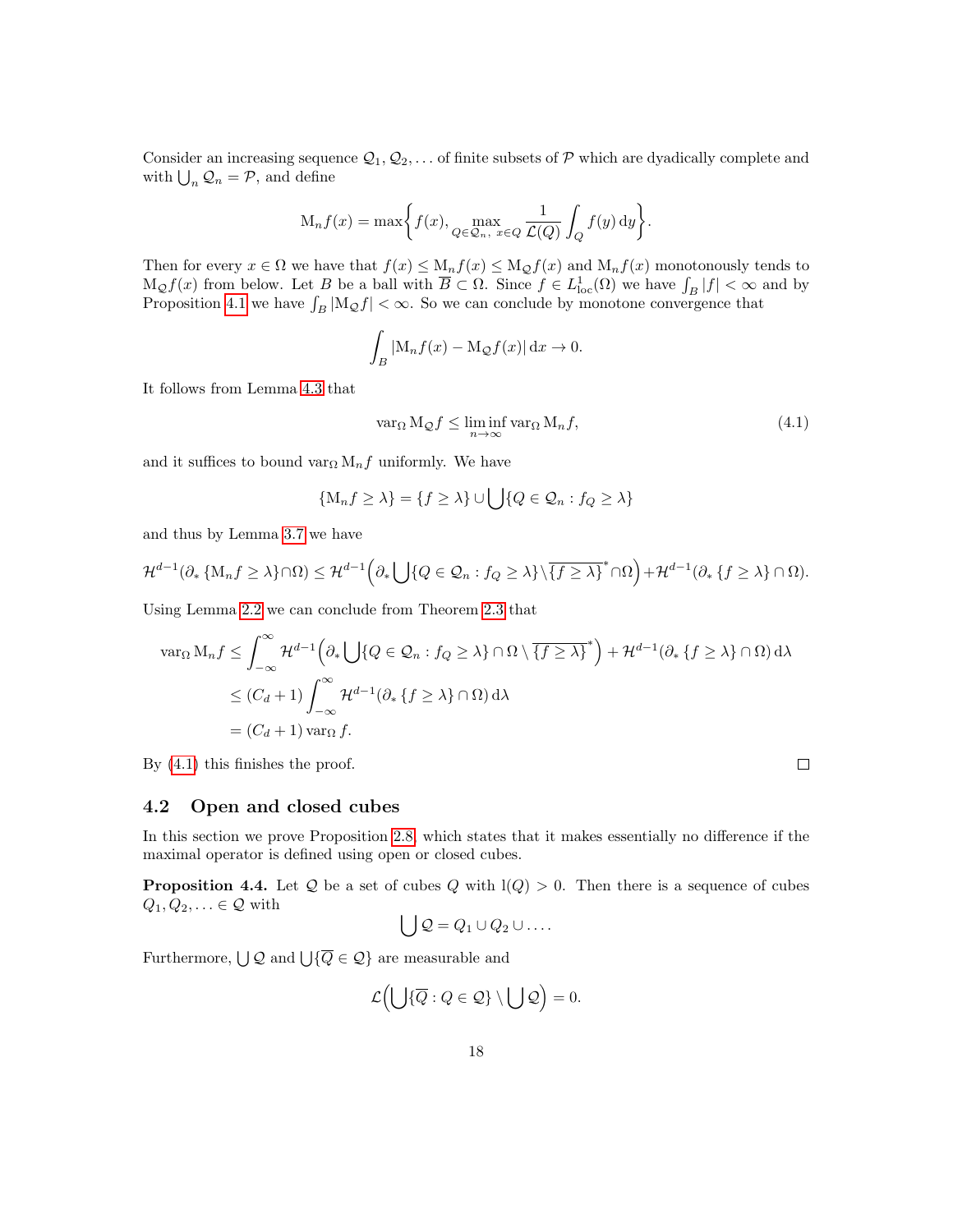In order to prove Proposition [4.4](#page-17-1) we need a result on the volume of neighborhoods of Lipschitz surfaces, recall Definition [3.3.](#page-7-5)

<span id="page-18-0"></span>**Lemma 4.5.** Let  $\varepsilon > 0$  and let S be a Lipschitz surface with constant L. Then

$$
\mathcal{L}(\{x \in \mathbb{R}^d : \exists y \in S \ |x - y| < \varepsilon\}) \lesssim (\text{diam}(S) + \varepsilon)^{d-1} (1 + L)\varepsilon.
$$

*Proof.* After a translation and rotation of  $S$ , by the Kirszbraun theorem there is a Lipschitz function  $f: \mathbb{R}^{d-1} \to \mathbb{R}$  with constant L such that  $S \subset \{(z, f(z)) : z \in \mathbb{R}^{d-1}, |z| \leq \text{diam}(S) \}$ . Then for every  $x = (x_1, \ldots, x_d) \in \mathbb{R}^d$  and  $y \in S$  with  $|x - y| < \varepsilon$  we have  $|(x_1, \ldots, x_{d-1})| \leq \text{diam}(S) + \varepsilon$  and

$$
|f(x_1,...,x_{d-1})-x_d| \leq |f(x_1,...,x_{d-1})-f(y_1,...,y_{d-1})|+|y_d-x_d| \leq L\varepsilon+\varepsilon.
$$

We can conclude that

$$
\mathcal{L}(\lbrace x \in \mathbb{R}^d : \exists y \in S \ |x - y| < \varepsilon \rbrace) \leq \mathcal{L}(\lbrace x \in \mathbb{R}^d : |(x_1, \dots, x_{d-1})| \leq \text{diam}(S) + \varepsilon, \ |x_d - f(x_1, \dots, x_{d-1})| \leq (1 + L)\varepsilon \rbrace) \leq (\text{diam}(S) + \varepsilon)^{d-1}(1 + L)\varepsilon.
$$

*Proof of Proposition [4.4.](#page-17-1)* Because we may write  $Q$  as the countable union

$$
\mathcal{Q} = \bigcup_{z \in \mathbb{Z}} \bigcup_{k \in \mathbb{N}} \{ Q \in \mathcal{Q} : 2^z \le l(Q) < 2^{z+1}, \ Q \subset B(0, 2^k) \}
$$

it is enough to prove the result for each set in the union separately. Then after rescaling it suffices to consider the case that Q is a set of cubes  $Q$  with  $2^{-1} \leq l(Q) < 1$  which are all contained in a fixed ball  $B_0$ .

For each  $n \in \mathbb{N}$  let  $\delta_n$  be the  $\delta$  for  $\varepsilon = 2^{-n}$  from Lemma [3.10.](#page-10-0) We inductively define a finite sequence of cubes  $(Q_k)_k$  as follows. For each k select a cube  $Q_k \in \mathcal{Q}$  such that for all  $i = 1, \ldots, k-1$ we have  $|c_{Q_k} - c_{Q_i}| \ge \delta_n$  or  $|v_{Q_k} - v_{Q_i}| \ge \delta_n$ , if such a cube exists, otherwise stop. We furthermore select this cube  $Q_k$  so that it maximizes  $l(Q_k)$  up to a factor  $(1 + \delta_n)^{-1}$  among all cubes in  $\mathcal Q$ eligible for selection. Since  $\{(c_Q, v_Q) : Q \in \mathcal{Q}\}\$ is a bounded set, this sequence terminates after a finite number  $K_n$  of steps, and we denote  $\mathcal{Q}_n = \{Q_1, \ldots, Q_{K_n}\}\.$  Then for each  $P \in \mathcal{Q}$  there is a  $Q \in \mathcal{Q}_n$  such that  $I(P) \leq (1 + \delta_n) I(Q)$  and  $|c_P - c_Q| \leq \delta_n I(Q)$  and  $|v_P - v_Q| \leq \delta_n$ . By Lemma [3.10](#page-10-0) this implies  $P \subset (1 + 2^{-n})Q$  and thus

<span id="page-18-1"></span>
$$
\bigcup \{\overline{Q}: Q \in \mathcal{Q}\} \subset \bigcup \{(1+2^{-n+1})Q: Q \in \mathcal{Q}_n\}.
$$
\n(4.2)

Let  $P \in \mathcal{Q}$  and  $x \in P$ . Then there is an  $\varepsilon > 0$  with  $B(x,\varepsilon) \subset P$ . Take n with  $2^{-n}\sqrt{d} < \varepsilon$  and  $Q \in \mathcal{Q}_n$  with  $P \subset (1+2^{-n})Q$ . Then the Hausdorff distance between Q and  $(1+2^{-n})Q$  is less than  $\varepsilon$  which implies  $x \in Q$ . We can conclude

$$
\bigcup \mathcal{Q} = \bigcup (\mathcal{Q}_1 \cup \mathcal{Q}_2 \cup \ldots).
$$

We can cover  $B_0$  by a set of unit balls  $B_1, \ldots, B_K$  with  $K \lesssim \mathcal{L}(B_0)$ . Since for all  $Q \in \mathcal{Q}_n$  we have  $l(Q) > 1/2$ , it follows from Lemma [3.5](#page-8-2) that for every  $1 \leq k \leq K$  we can write  $\partial \bigcup \mathcal{Q}_n \cap B_k$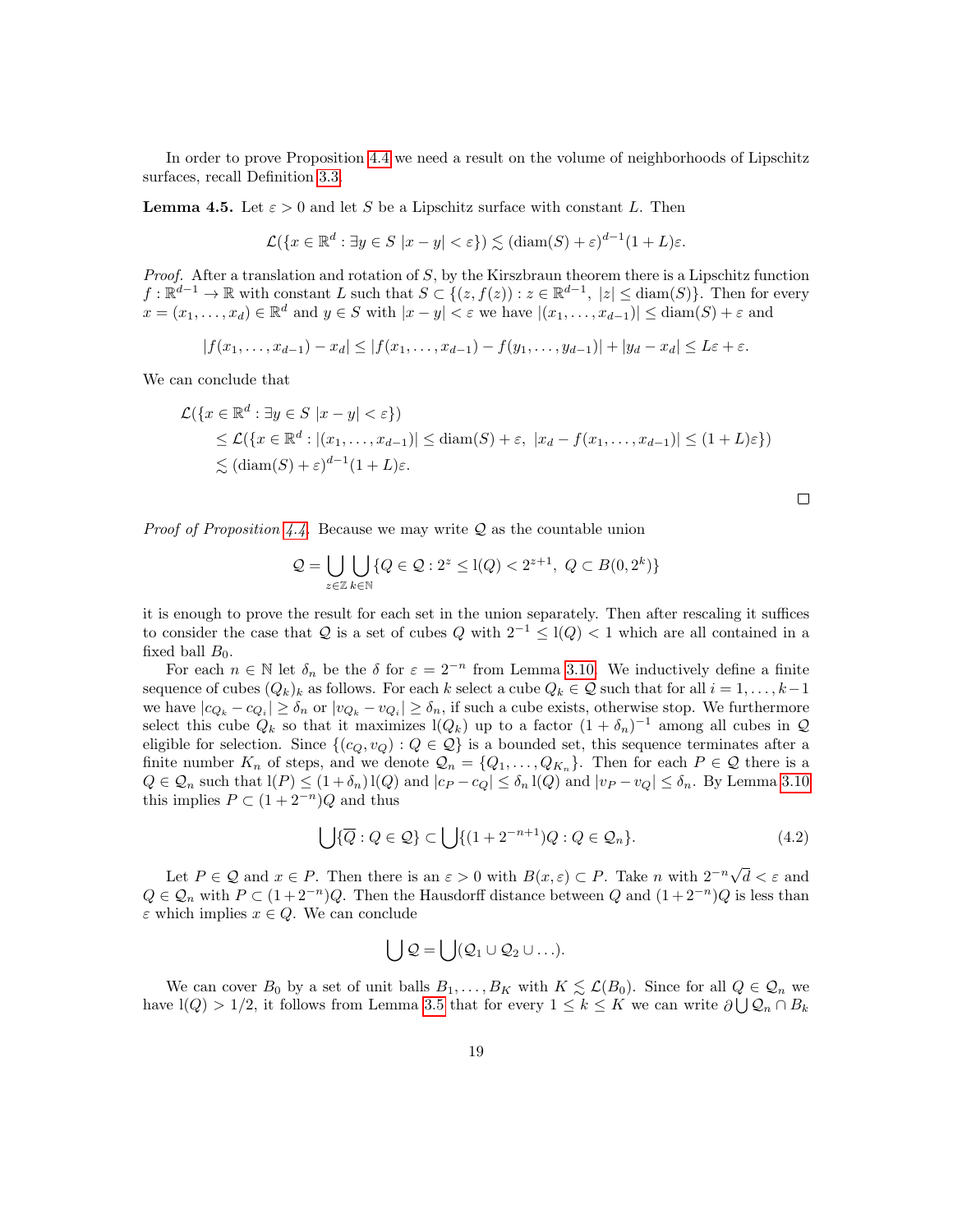as a union of boundedly many Lipschitz surfaces with uniformly bounded constants. We apply Lemma [4.5](#page-18-0) to each of these Lipschitz surfaces and obtain

$$
\mathcal{L}\Big(\bigcup\{(1+2^{-n+1})Q:Q\in\mathcal{Q}_n\}\setminus\bigcup\mathcal{Q}_n\Big)\leq\mathcal{L}\Big(\big\{x\in\mathbb{R}^d:\ \exists y\in\partial\bigcup\mathcal{Q}_n,\ |x-y|\leq2^{-n+1}\sqrt{d}\big\}\Big)\right)
$$
  

$$
\lesssim2^{-n}\mathcal{L}(B_0).
$$

Now we can conclude from [\(4.2\)](#page-18-1) that

$$
\mathcal{L}\Big(\bigcup\{\overline{Q}:Q\in\mathcal{Q}\}\setminus\bigcup\mathcal{Q}\Big)\leq\mathcal{L}\Big(\bigcup\{(1+2^{-n})Q:Q\in\mathcal{Q}_n\}\setminus\bigcup\mathcal{Q}_n\Big)\to 0
$$

 $\Box$ 

 $\Box$ 

for  $n \to \infty$ .

*Proof of Proposition [2.8.](#page-5-2)* By Proposition [4.4](#page-17-1) we have for each  $q \in \mathbb{Q}$  that the superlevelsets  $\{M_{\mathcal{O}} f >$  $q$ } =  $\bigcup\{Q \in \mathcal{Q} : f_Q > q\}$  and  $\{\overline{M}_{\mathcal{Q}}f > q\}$  =  $\bigcup\{\overline{Q} \in \mathcal{Q} : f_Q > q\}$  only differ up to a set of measure zero. Therefore the set

$$
\{\overline{\mathcal{M}}_{\mathcal{Q}}f > \mathcal{M}_{\mathcal{Q}}f\} = \bigcup_{q \in \mathbb{Q}} \{x \in \Omega : \mathcal{M}_{\mathcal{Q}}f(x) > q > \overline{\mathcal{M}}_{\mathcal{Q}}f(x)\}\
$$

has measure zero. Since  $\overline{M}_{\mathcal{Q}}f(x) \geq M_{\mathcal{Q}}f(x)$  for every  $x \in \Omega$ , this finishes the proof.

# References

- <span id="page-19-6"></span>[ACPL12] J. M. Aldaz, L. Colzani, and J. Pérez Lázaro. Optimal bounds on the modulus of continuity of the uncentered Hardy-Littlewood maximal function. J. Geom. Anal., 22(1):132–167, 2012.
- <span id="page-19-0"></span>[APL07] J. M. Aldaz and J. Pérez Lázaro. Functions of bounded variation, the derivative of the one dimensional maximal function, and applications to inequalities. Trans. Amer. Math. Soc., 359(5):2443–2461, 2007.
- <span id="page-19-1"></span>[APL09] J. M. Aldaz and F. J. Pérez Lázaro. Regularity of the Hardy-Littlewood maximal operator on block decreasing functions. Studia Math., 194(3):253–277, 2009.
- <span id="page-19-7"></span>[BGRMW21] David Beltran, Cristian González-Riquelme, José Madrid, and Julian Weigt. Continuity of the gradient of the fractional maximal operator on  $w^{1,1}(\mathbb{R}^d)$ . arXiv e-prints, 2021.
- <span id="page-19-3"></span>[BM19] David Beltran and José Madrid. Regularity of the centered fractional maximal function on radial functions, 2019.
- <span id="page-19-4"></span>[BRS19] David Beltran, João Pedro Ramos, and Olli Saari. Regularity of fractional maximal functions through Fourier multipliers. J. Funct. Anal., 276(6):1875–1892, 2019.
- <span id="page-19-5"></span>[Car19] Emanuel Carneiro. Regularity of maximal operators: recent progress and some open problems. arXiv e-prints, 2019.
- <span id="page-19-2"></span>[CGR19] Emanuel Carneiro and Cristian Gonz´alez-Riquelme. Gradient bounds for radial maximal functions. arXiv e-prints, 2019.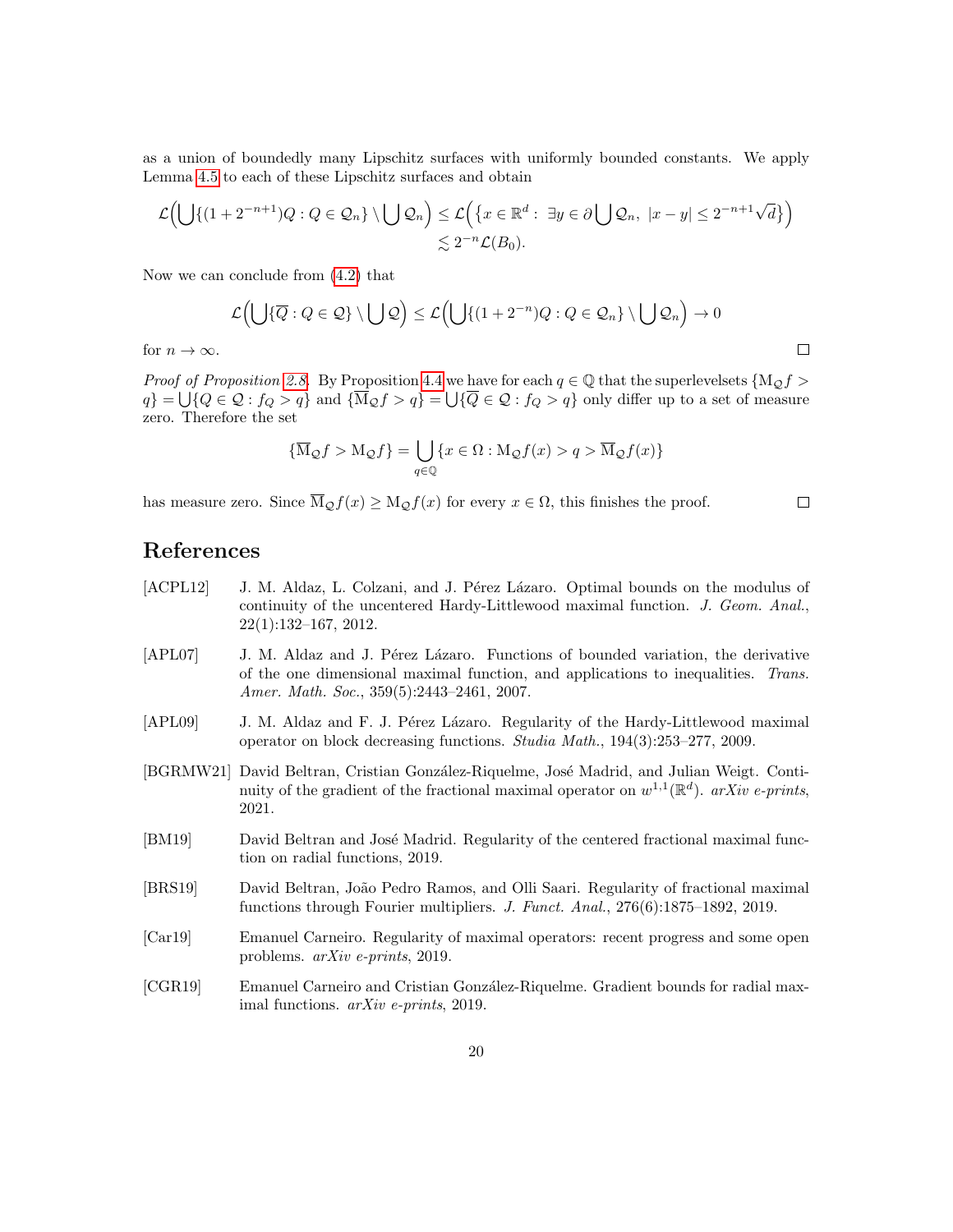<span id="page-20-16"></span><span id="page-20-15"></span><span id="page-20-14"></span><span id="page-20-13"></span><span id="page-20-12"></span><span id="page-20-11"></span><span id="page-20-10"></span><span id="page-20-9"></span><span id="page-20-8"></span><span id="page-20-7"></span><span id="page-20-6"></span><span id="page-20-5"></span><span id="page-20-4"></span><span id="page-20-3"></span><span id="page-20-2"></span><span id="page-20-1"></span><span id="page-20-0"></span>

| $[{\rm CGRM20}]$             | Emanuel Carneiro, Cristian González-Riquelme, and José Madrid. Sunrise strategy<br>for the continuity of maximal operators. $arXiv$ e-prints, 2020.                                                               |
|------------------------------|-------------------------------------------------------------------------------------------------------------------------------------------------------------------------------------------------------------------|
| [CH12]                       | Emanuel Carneiro and Kevin Hughes. On the endpoint regularity of discrete maximal<br>operators. <i>Math. Res. Lett.</i> , 19(6):1245-1262, 2012.                                                                  |
| [CM17]                       | Emanuel Carneiro and José Madrid. Derivative bounds for fractional maximal func-<br>tions. Trans. Amer. Math. Soc., 369(6):4063-4092, 2017.                                                                       |
| [CMP17]                      | Emanuel Carneiro, José Madrid, and Lillian B. Pierce. Endpoint Sobolev and BV<br>continuity for maximal operators. J. Funct. Anal., $273(10):3262-3294$ , $2017$ .                                                |
| [CS13]                       | Emanuel Carneiro and Benar F. Svaiter. On the variation of maximal operators of<br>convolution type. <i>J. Funct. Anal.</i> , 265(5):837–865, 2013.                                                               |
| [EG15]                       | Lawrence C. Evans and Ronald F. Gariepy. Measure theory and fine properties of<br>functions. Textbooks in Mathematics. CRC Press, Boca Raton, FL, revised edition,<br>2015.                                       |
| [HKKT15]                     | Toni Heikkinen, Juha Kinnunen, Janne Korvenpää, and Heli Tuominen. Regularity<br>of the local fractional maximal function. Ark. Mat., $53(1):127-154$ , 2015.                                                     |
| [HM10]                       | Piotr Hajłasz and Jan Malý. On approximate differentiability of the maximal func-<br>tion. Proc. Amer. Math. Soc., 138(1):165-174, 2010.                                                                          |
| [HOO4]                       | Piotr Hajlasz and Jani Onninen. On boundedness of maximal functions in Sobolev<br>spaces. Ann. Acad. Sci. Fenn. Math., 29(1):167-176, 2004.                                                                       |
| [Kin97]                      | Juha Kinnunen. The Hardy-Littlewood maximal function of a Sobolev function.<br><i>Israel J. Math.</i> , 100:117–124, 1997.                                                                                        |
| [KKST08]                     | Juha Kinnunen, Riikka Korte, Nageswari Shanmugalingam, and Heli Tuominen.<br>Lebesgue points and capacities via the boxing inequality in metric spaces. <i>Indiana</i><br>Univ. Math. J., $57(1):401-430$ , 2008. |
| [KS03]                       | Juha Kinnunen and Eero Saksman. Regularity of the fractional maximal function.<br>Bull. London Math. Soc., 35(4):529-535, 2003.                                                                                   |
| $\vert$ KT07]                | Juha Kinnunen and Heli Tuominen. Pointwise behaviour of $M^{1,1}$ Sobolev functions.<br>Math. Z., $257(3):613-630$ , $2007$ .                                                                                     |
| [Kur15]                      | Ondřej Kurka. On the variation of the Hardy-Littlewood maximal function. Ann.<br>Acad. Sci. Fenn. Math., $40(1):109-133$ , 2015.                                                                                  |
| $\left[ \text{Lah}20\right]$ | Panu Lahti. On the regularity of the maximal function of a by function, 2020.                                                                                                                                     |
| [Lui07]                      | Hannes Luiro. Continuity of the maximal operator in Sobolev spaces. Proc. Amer.<br>Math. Soc., $135(1):243-251$ , 2007.                                                                                           |
| [Lui18]                      | Hannes Luiro. The variation of the maximal function of a radial function. Ark. Mat.,<br>$56(1):147-161, 2018.$                                                                                                    |
|                              |                                                                                                                                                                                                                   |